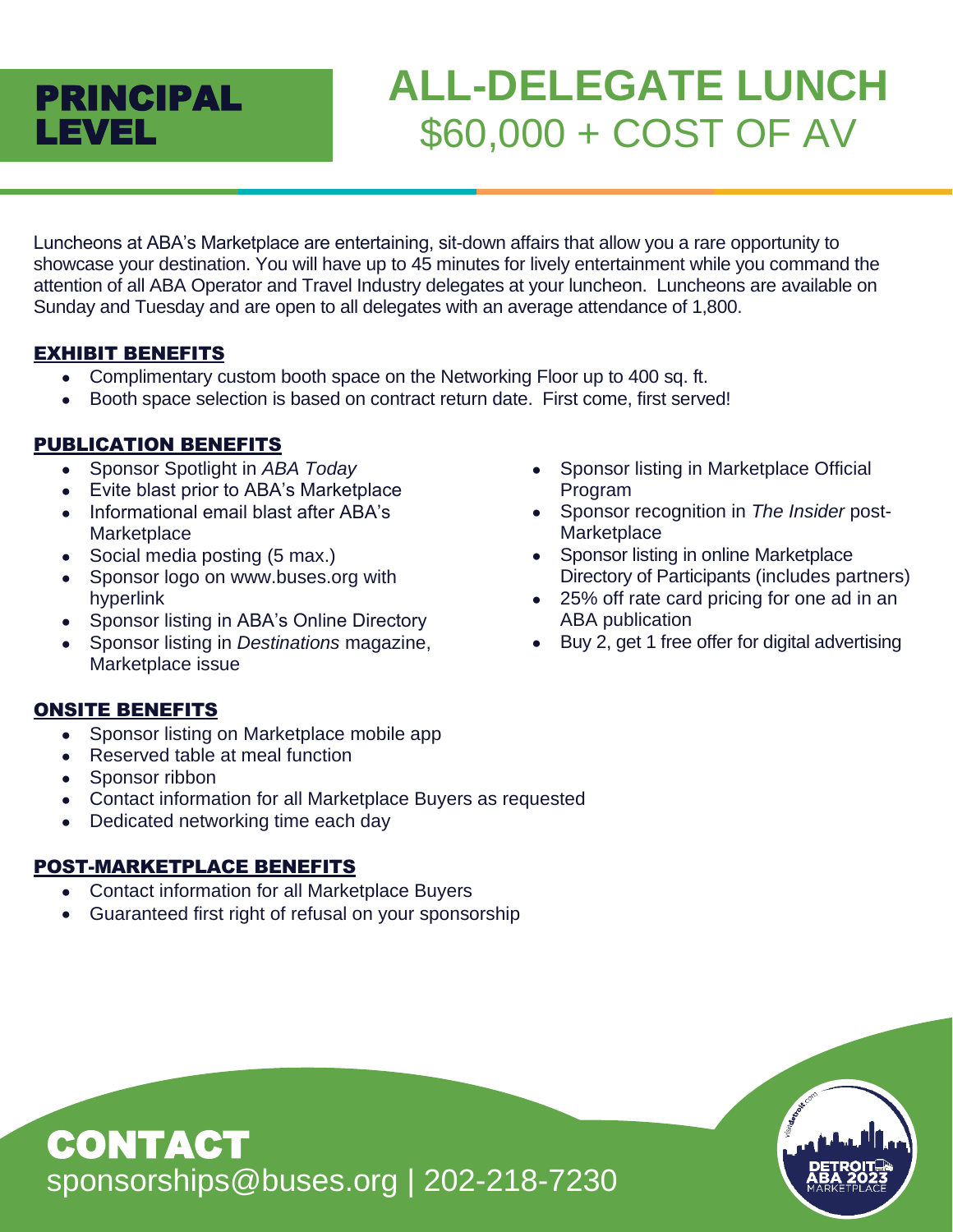

# **OPERATOR BREAKFAST** \$40,000

Operator breakfasts are the best and most valuable way to start the day. By hosting only operator delegates at a full sit-down breakfast, you have the opportunity to capture their attention and show them all the hospitality you have to offer. The sponsor will have up to 30 minutes for a presentation if desired. Average attendance is 450-500, and only operator Buyer delegates and VIP's are eligible to attend. Available on Sunday, Monday and Tuesday mornings.

# EXHIBIT BENEFITS

- Complimentary custom booth space on the Networking Floor up to 400 sq. ft.
- Booth space selection is based on contract return date. First come, first served!

# PUBLICATION BENEFITS

- Sponsor Spotlight in *ABA Today*
- Evite blast prior to ABA's Marketplace
- Informational email blast after ABA's **Marketplace**
- Social media posting (5 max.)
- Sponsor logo on www.buses.org with hyperlink
- Sponsor listing in Marketplace sponsor directory
- Sponsor listing in *Destinations* magazine, Marketplace issue
- Sponsor listing in ABA's Online Directory
- Sponsor listing in Marketplace Official Program
- Sponsor recognition in *The Insider* post-**Marketplace**
- Sponsor listing in online Marketplace Directory of Participants (includes partners)
- 25% off rate card pricing for one ad in an ABA publication
- Buy 2, get 1 free offer for digital advertising

# ONSITE BENEFITS

- Includes 20 partner attendees (additional partners will be billed at meal cost)
- Sponsor listing on Marketplace mobile app
- Reserved table at meal function
- Sponsor ribbon
- Contact information for all Marketplace Buyers as requested
- Dedicated networking time each day

# POST-MARKETPLACE BENEFITS

- Contact information for all Marketplace Buyers
- Guaranteed first right of refusal on your sponsorship

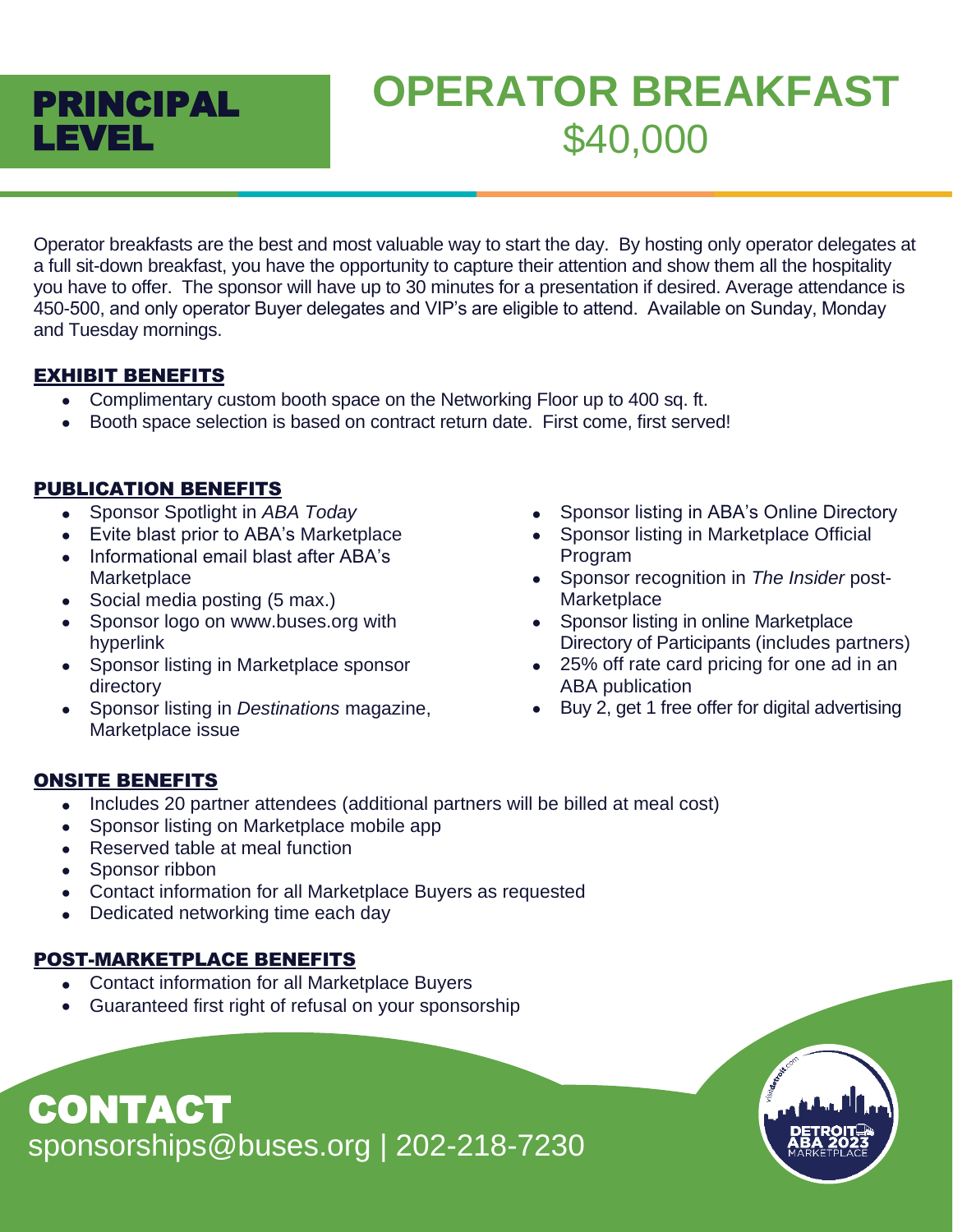

# **CONVENTION CENTER WIFI** \$15,000

Providing WiFi at events is no longer an 'additional benefit'. Reliable WiFi is a critical, must-have productivity tool. Your company will be promoted among the full conference delegation through the WiFilogin portal.

# EXHIBIT BENEFITS

- Complimentary custom booth space on the Networking Floor
- Booth space selection is based on contract return date. First come, first served!

# PUBLICATION BENEFITS

- Social media posting (5 max.)
- Sponsor logo on www.buses.org with hyperlink
- Sponsor listing in Marketplace sponsor directory
- Sponsor listing in *Destinations* magazine, Marketplace issue
- Sponsor listing in ABA's Online Directory
- Sponsor listing in Marketplace Official Program
- Sponsor recognition in *The Insider* post-**Marketplace**
- Sponsor listing in online Marketplace Directory of Participants (includes partners)
- 25% off rate card pricing for one ad in an ABA publication
- Buy 2, get 1 free offer for digital advertising

# ONSITE BENEFITS

- Splash page on WiFi login screen or other sponsorship identification
- Listing on operator business floor letter
- Sponsor listing on Marketplace mobile app
- Listing in Official program under WiFi
- Sponsor ribbon
- Contact information for all Marketplace Buyers as requested
- Dedicated networking time each day

# POST-MARKETPLACE BENEFITS

- Contact information for all Marketplace Buyers
- Guaranteed first right of refusal on your sponsorship

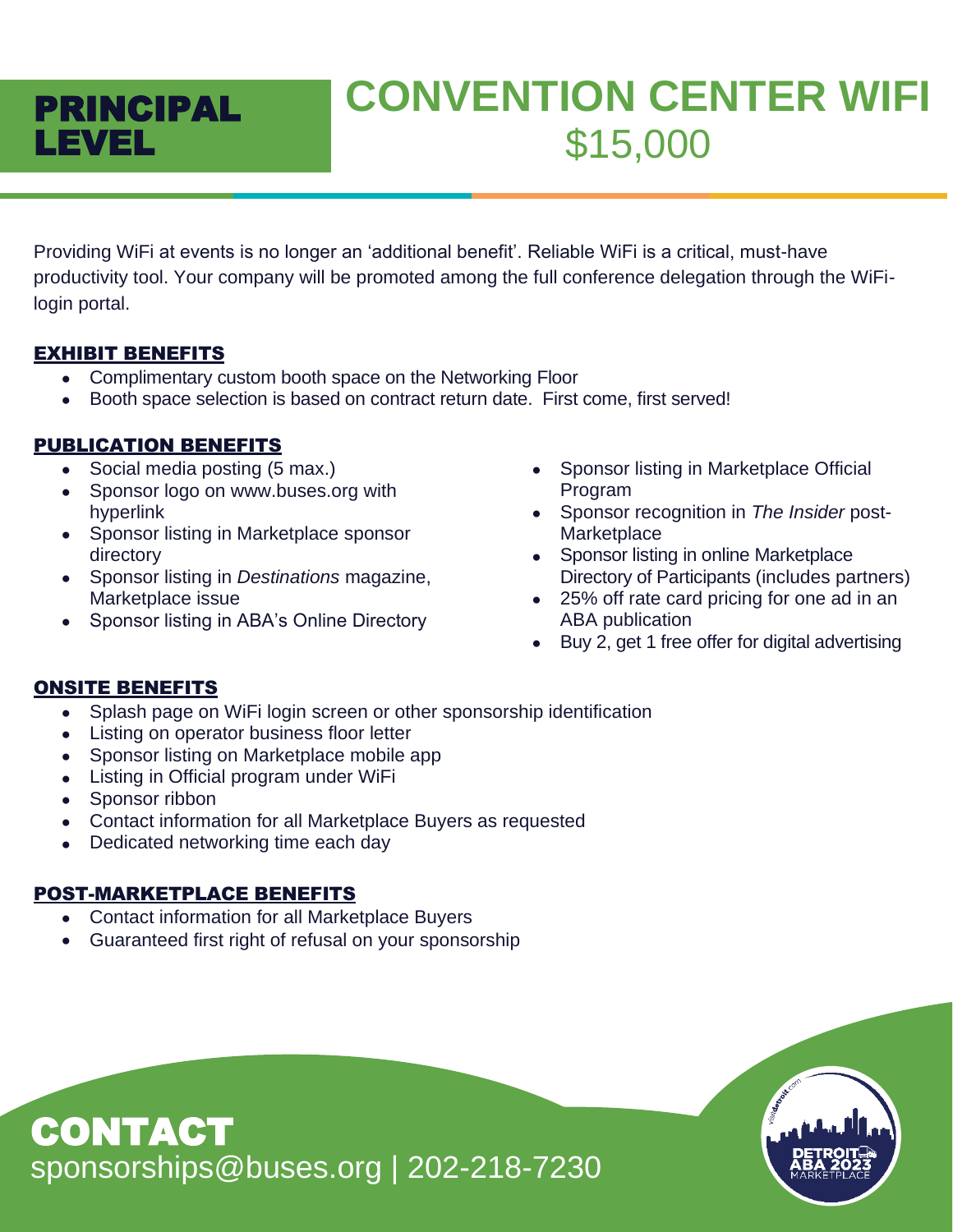

# **OPERATOR BOOTH SIGNS** \$15,000

Put your logo front and center by sponsoring the Operator Appointment Booth ID Signs. Your company logo will appear next to all of the ID signs for everyone in the Marketplace Business Floor to see.

# EXHIBIT BENEFITS

- Complimentary custom booth space on the Networking Floor
- Booth space selection is based on contract return date. First come, first served!

# PUBLICATION BENEFITS

- Social media posting (5 max.)
- Sponsor logo on www.buses.org with hyperlink
- Sponsor listing in Marketplace sponsor directory
- Sponsor listing in *Destinations* magazine, Marketplace issue
- Sponsor listing in ABA's Online Directory
- Sponsor listing in Marketplace Official Program
- Sponsor recognition in *The Insider* post-Marketplace
- Sponsor listing in online Marketplace Directory of Participants (includes partners)
- 25% off rate card pricing for one ad in an ABA publication
- Buy 2, get 1 free offer for digital advertising

# ONSITE BENEFITS

- Sponsor listing on Marketplace mobile app
- Sponsor ribbon
- Contact information for all Marketplace Buyers as requested
- Dedicated networking time each day

- Contact information for all Marketplace Buyers
- Guaranteed first right of refusal on your sponsorship

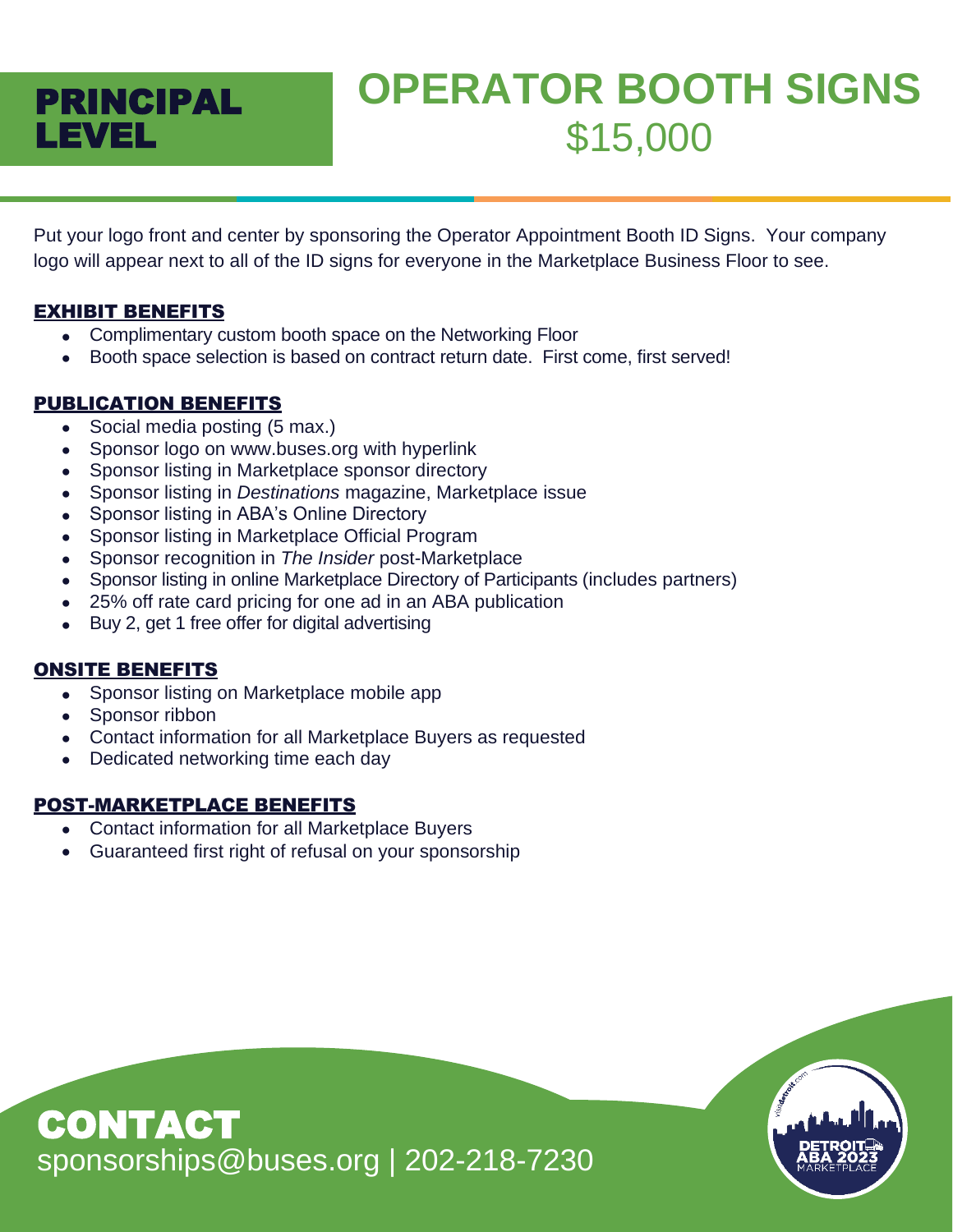# PRINCIPAL LEVEL

# **SUPER FLOOR LOUNGE** \$15,000

A full-week SUPER Floor Lounge Booth offers greater visibility in a high traffic area in the Marketplace Networking Floor with a larger custom booth space. Attract virtually every Operator Buyer delegate on his or her way to or from their appointments. The sponsor may provide food, drink and giveaways of their choice. The Lounge is open during all Marketplace registration hours.

# EXHIBIT BENEFITS

- Complimentary custom booth space on the Networking Floor
- Booth space selection is based on contract return date. First come, first served!

# PUBLICATION BENEFITS

- Social media posting (5 max.)
- Sponsor logo on www.buses.org with hyperlink
- Sponsor listing in Marketplace sponsor directory
- Sponsor listing in *Destinations* magazine, Marketplace issue
- Sponsor listing in ABA's Online Directory
- Sponsor listing in Marketplace Official Program
- Sponsor recognition in *The Insider* post-Marketplace
- Sponsor listing in online Marketplace Directory of Participants (includes partners)
- 25% off rate card pricing for one ad in an ABA publication
- Buy 2, get 1 free offer for digital advertising

# ONSITE BENEFITS

- Sponsor listing on Marketplace mobile app
- Sponsor ribbon
- Contact information for all Marketplace Buyers as requested
- Dedicated networking time each day

- Contact information for all Marketplace Buyers
- Guaranteed first right of refusal on your sponsorship

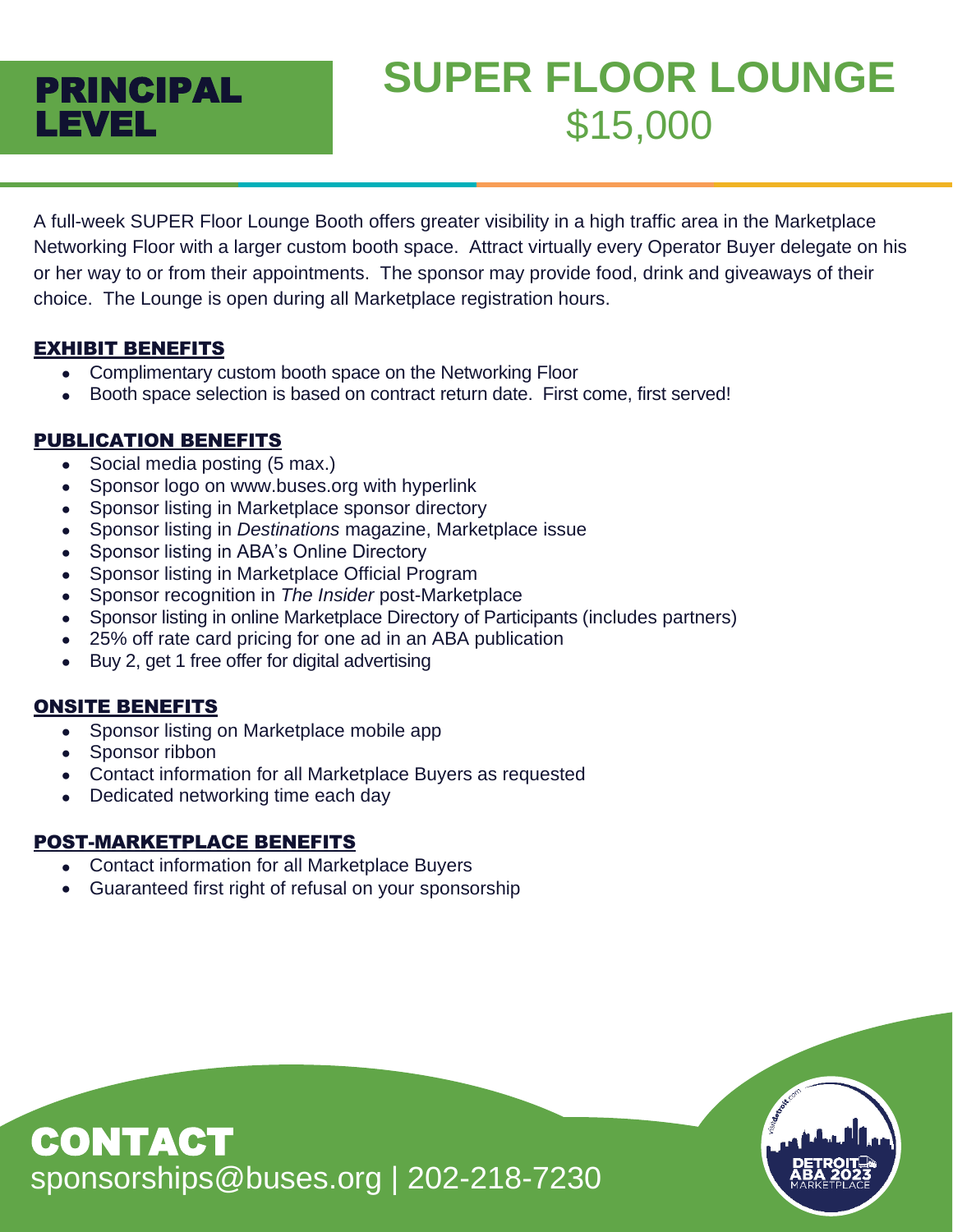

# **BUSINESS FLOOR CHARGING STATIONS** \$8,000

The Charging Stations provide attendees with an easy way to charge their hand-held devices, tablets and laptops on the Business Floor.

#### **EXHIBIT BENEFITS**

- Complimentary 10x20 booth space on the Networking Floor
- Booth space selection is based on contract return date. First come, first served!

# **PUBLICATION BENEFITS**

- Social media posting (3 max.)
- Sponsor logo on www.buses.org with hyperlink
- Sponsor listing in Marketplace sponsor directory
- Sponsor listing in *Destinations* magazine, Marketplace issue
- Sponsor listing in ABA's Online Directory
- Sponsor listing in Marketplace Official Program
- Sponsor recognition in *The Insider* post-Marketplace
- Sponsor listing in online Marketplace Directory of Participants (includes partners)
- 25% off rate card pricing for one ad in an ABA publication
- Buy 2, get 1 free offer for digital advertising

# **ONSITE BENEFITS**

- Sponsor logo/branding on charging unit
- Listing on operator business floor letter
- Sponsor listing on Marketplace mobile app
- Sponsor ribbon

CONTACT

- Contact information for all Marketplace Buyers as requested
- Dedicated networking time each day

- Contact information for all Marketplace Buyers
- Guaranteed first right of refusal on your sponsorship

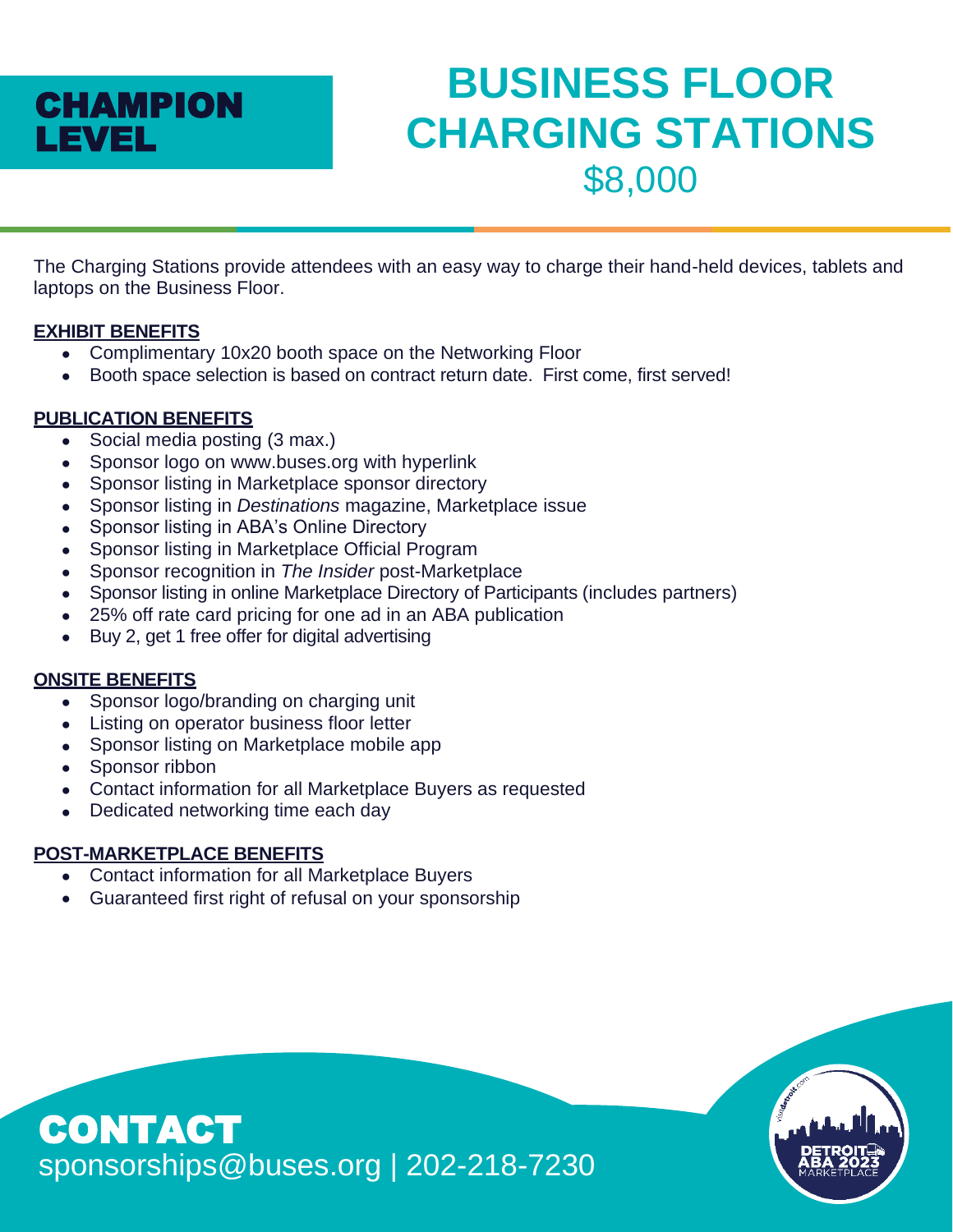# **CHAMPION** LEVEL

# **MARKETPLACE MONTHLY E-NEWSLETTER SERIES** \$8,000

Communication is key to building successful business relationships. ABA's Marketplace Update enewsletter provides monthly information to all registered delegates on dates/deadlines and event information. Your company will be promoted as the title sponsor of the monthly e-newsletter with your logo and a link to your designated promotional material.

# EXHIBIT BENEFITS

- Complimentary 10x20 booth space on the Networking Floor
- Booth space selection is based on contract return date. First come, first served!

# PUBLICATION BENEFITS

- Social media posting (3 max.)
- Sponsor logo on www.buses.org with hyperlink
- Sponsor listing in Marketplace sponsor directory
- Sponsor listing in *Destinations* magazine, Marketplace issue
- Sponsor listing in ABA's Online Directory
- Sponsor listing in Marketplace Official Program
- Sponsor recognition in *The Insider* post-Marketplace
- Sponsor listing in online Marketplace Directory of Participants (includes partners)
- 25% off rate card pricing for one ad in an ABA publication
- Buy 2, get 1 free offer for digital advertising

# ONSITE BENEFITS

- Sponsor listing on Marketplace mobile app
- Sponsor ribbon
- Contact information for all Marketplace Buyers as requested
- Dedicated networking time each day

# POST-MARKETPLACE BENEFITS

- Contact information for all Marketplace Buyers
- Guaranteed first right of refusal on your sponsorship

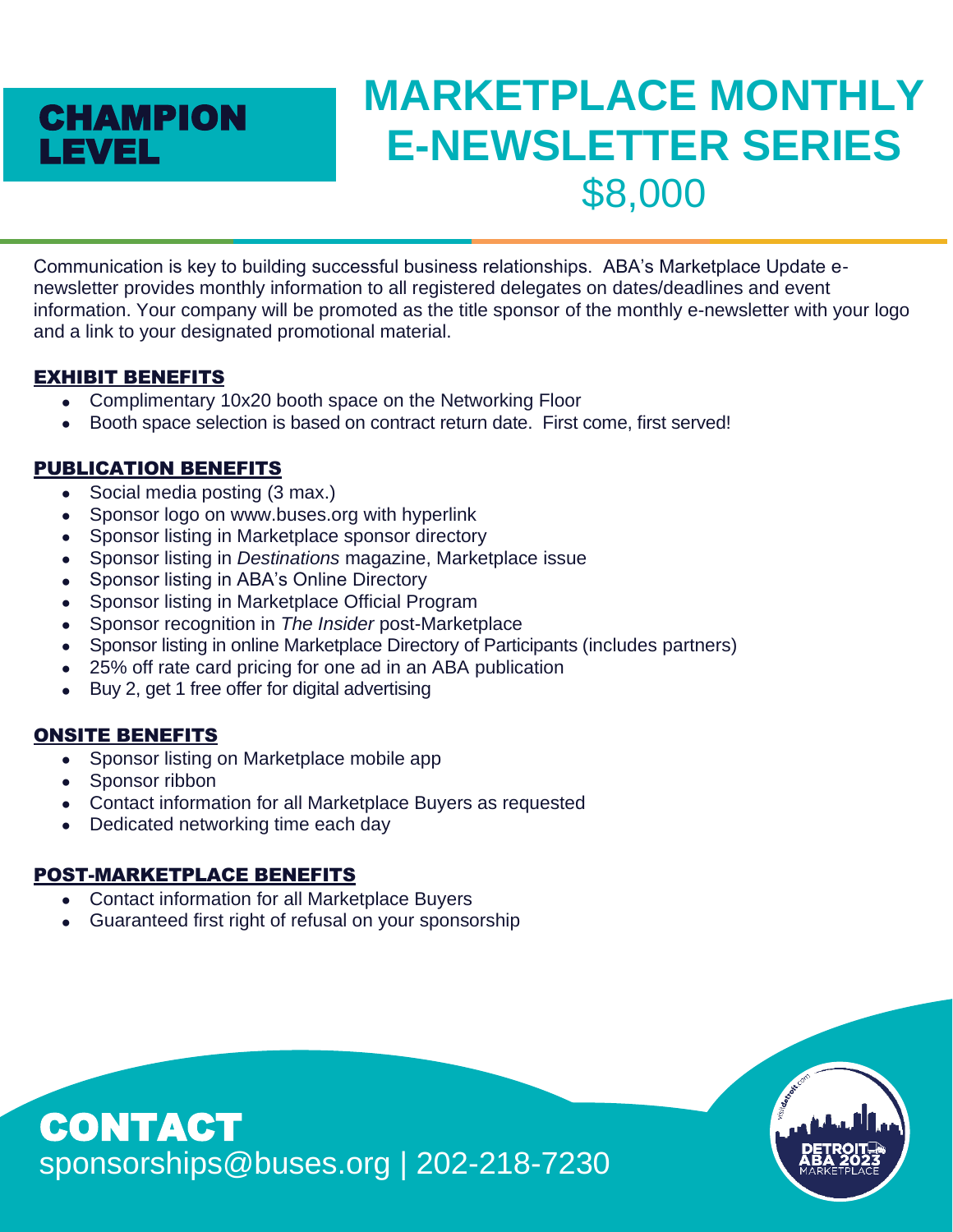

# **ABA'S YEAR-ROUND WEBINAR SERIES** \$8,000

Marketplace education continues throughout the year through our webinar system. Marketplace professional speakers present webinars monthly for all Marketplace attendees. There are 24 total webinars.

#### EXHIBIT BENEFITS

- Complimentary 10x20 booth space on the Networking Floor
- Booth space selection is based on contract return date. First come, first served!

# PUBLICATION BENEFITS

- Social media posting (3 max.)
- Sponsor logo on www.buses.org with hyperlink
- Sponsor listing in Marketplace sponsor directory
- Sponsor listing in *Destinations* magazine, Marketplace issue
- Sponsor listing in ABA's Online Directory
- Sponsor listing in Marketplace Official Program
- Sponsor recognition in *The Insider* post-**Marketplace**
- Sponsor listing in online Marketplace Directory of Participants (includes partners)
- 25% off rate card pricing for one ad in an ABA publication
- Buy 2, get 1 free offer for digital advertising

#### WEBINAR BENEFITS

- Sponsor listing on each webinar on www.buses.org
- Sponsor listing on each webinar marketing email
- Listed as the sponsor on the actual webinar
- Opportunity to provide brief sponsor promo during each webinar
- Provided list of webinar participants

#### ONSITE BENEFITS

- Sponsor listing on Marketplace mobile app
- Sponsor ribbon

CONTACT

• Contact information for all Marketplace Buyers as requested

sponsorships@buses.org | 202-218-7230

• Dedicated networking time each day

- Contact information for all Marketplace Buyers
- Guaranteed first right of refusal on your sponsorship

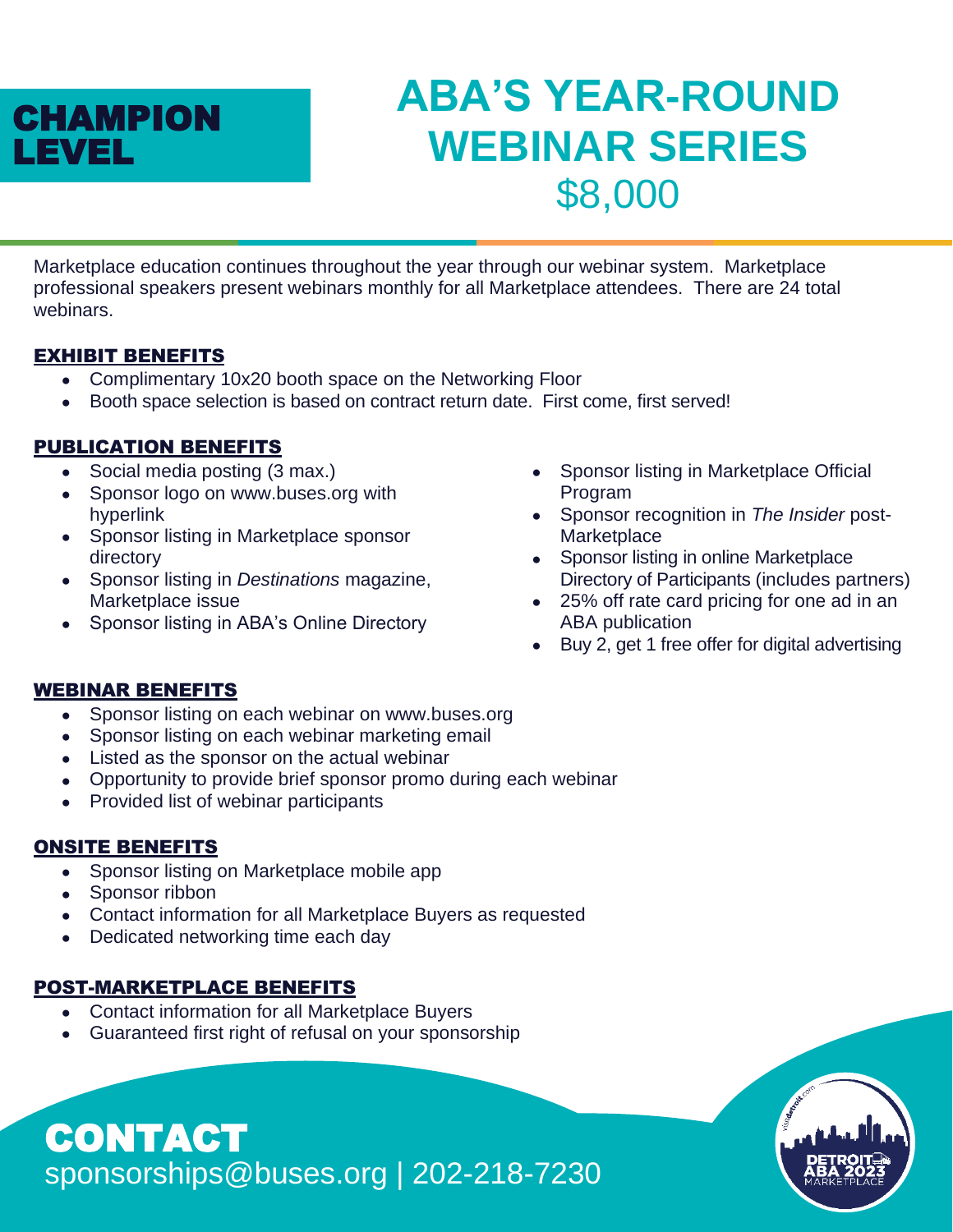

# **MARKETPLACE SERVICE CENTER** \$8,000

The Marketplace Service Center offers great visibility on the Marketplace Networking Floor and serves more than 3000 delegates. The Service Center includes work spaces, supplies and the First-Time Delegate "STAR" Program. The Service Center is open during all Marketplace registration hours and staffed by Marketplace volunteers recruited by ABA.

# EXHIBIT BENEFITS

- Complimentary 10x20 booth space on the Networking Floor
- Booth space selection is based on contract return date. First come, first served!

# PUBLICATION BENEFITS

- Social media posting (3 max.)
- Sponsor logo on www.buses.org with hyperlink
- Sponsor listing in Marketplace sponsor directory
- Sponsor listing in *Destinations* magazine, Marketplace issue
- Sponsor listing in ABA's Online Directory
- Sponsor listing in Marketplace Official Program
- Sponsor recognition in *The Insider* post-**Marketplace**
- Sponsor listing in online Marketplace Directory of Participants (includes partners)
- 25% off rate card pricing for one ad in an ABA publication
- Buy 2, get 1 free offer for digital advertising

# PRE-SHOW BENEFITS

- Identified to all delegates on all emails regarding the services of the center including the STAR Program outreach.
- Listed as the sponsor of the service center on the website under the First Time Delegate section.

# ONSITE BENEFITS

CONTACT

- Company logo on all computer screens in the Service Center
- Right to decorate service center with popup banners and other logo materials
- Sponsor listing on Marketplace mobile app

# POST-MARKETPLACE BENEFITS

- Contact information for all Marketplace Buyers
- Guaranteed first right of refusal on your sponsorship

sponsorships@buses.org | 202-218-7230

- Sponsor ribbon
- Contact information for all Marketplace Buyers as requested
- Dedicated networking time each day

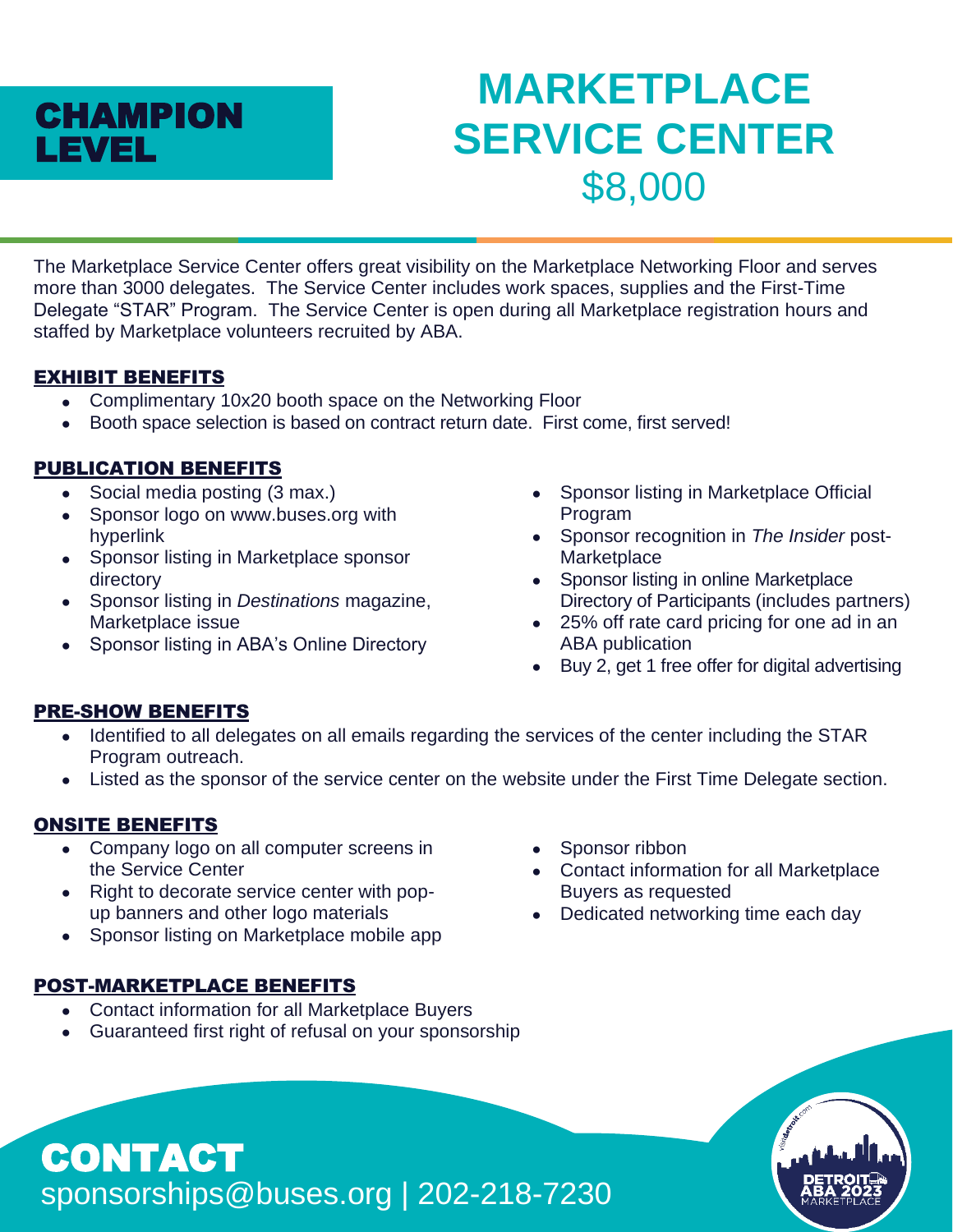

# **MY EVENT PASSPORT** \$8,000

This sponsorship provides year-round visibility. Your logo is front & center on the My Event Passport, ABA's individualized event portal for all delegates. From research to appointment schedules, delegates log into their Passport multiple times before, during and post-Marketplace.

#### EXHIBIT BENEFITS

- Complimentary 10x20 booth space on the Networking Floor
- Booth space selection is based on contract return date. First come, first served!

# PUBLICATION BENEFITS

- Social media posting (3 max.)
- Sponsor logo on www.buses.org with hyperlink
- Sponsor listing in Marketplace sponsor directory
- Sponsor listing in *Destinations* magazine, Marketplace issue
- Sponsor listing in ABA's Online Directory
- Sponsor listing in Marketplace Official Program
- Sponsor recognition in *The Insider* post-**Marketplace**
- Sponsor listing in online Marketplace Directory of Participants (includes partners)
- 25% off rate card pricing for one ad in an ABA publication
- Buy 2, get 1 free offer for digital advertising

#### PRE-SHOW BENEFITS

- Company logo on Passport login page and Passport main page
- Identified to all appointment-takers as sponsor in all appointment emails

# ONSITE BENEFITS

- Sponsor listing on Marketplace mobile app
- Sponsor ribbon
- Contact information for all Marketplace Buyers as requested
- Dedicated networking time each day

- Contact information for all Marketplace Buyers
- Guaranteed first right of refusal on your sponsorship

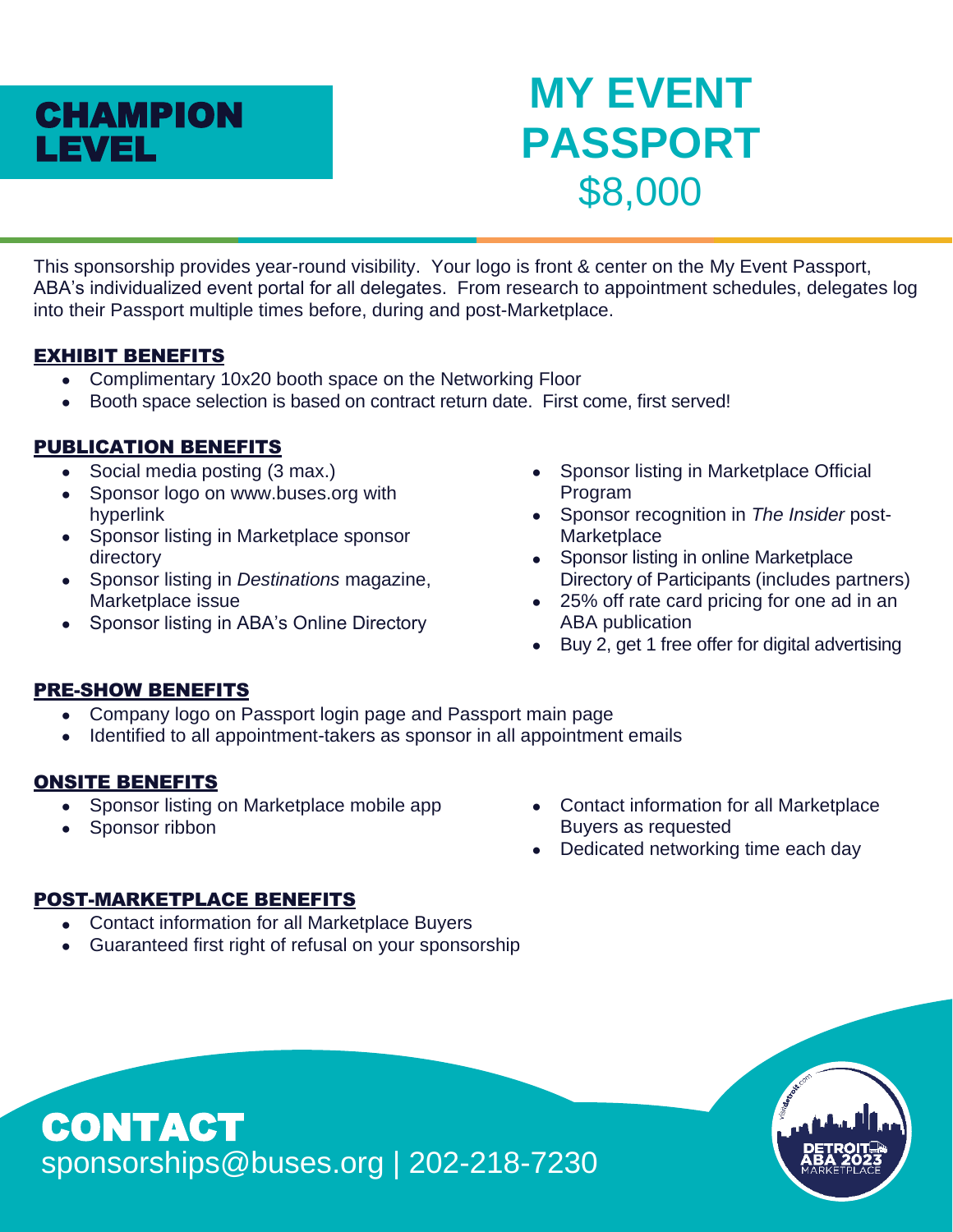

# **HEADSHOT BOOTH** \$6,500

Sponsor a booth that allows delegates to update their headshots.

# EXHIBIT BENEFITS

- Complimentary 10x20 booth space on the Networking Floor
- Booth space selection is based on contract return date. First come, first served!

# PUBLICATION BENEFITS

- Social media posting (3 max.)
- Sponsor logo on www.buses.org with hyperlink
- Sponsor listing in Marketplace sponsor directory
- Sponsor listing in *Destinations* magazine, Marketplace issue
- Sponsor listing in ABA's Online Directory

# ONSITE BENEFITS

- Sponsor listing on Marketplace mobile app
- Sponsor ribbon

CONTACT

- Contact information for all Marketplace Buyers as requested
- Dedicated networking time each day

# POST-MARKETPLACE BENEFITS

- Sponsor listing on wrap-up email to all delegates
- Contact information for all Marketplace Buyers
- Guaranteed first right of refusal on your sponsorship

sponsorships@buses.org | 202-218-7230

- Sponsor listing in Marketplace Official Program
- Sponsor recognition in *The Insider* post-**Marketplace**
- Sponsor listing in online Marketplace Directory of Participants (includes partners)
- 25% off rate card pricing for one ad in an ABA publication
- Buy 2, get 1 free offer for digital advertising

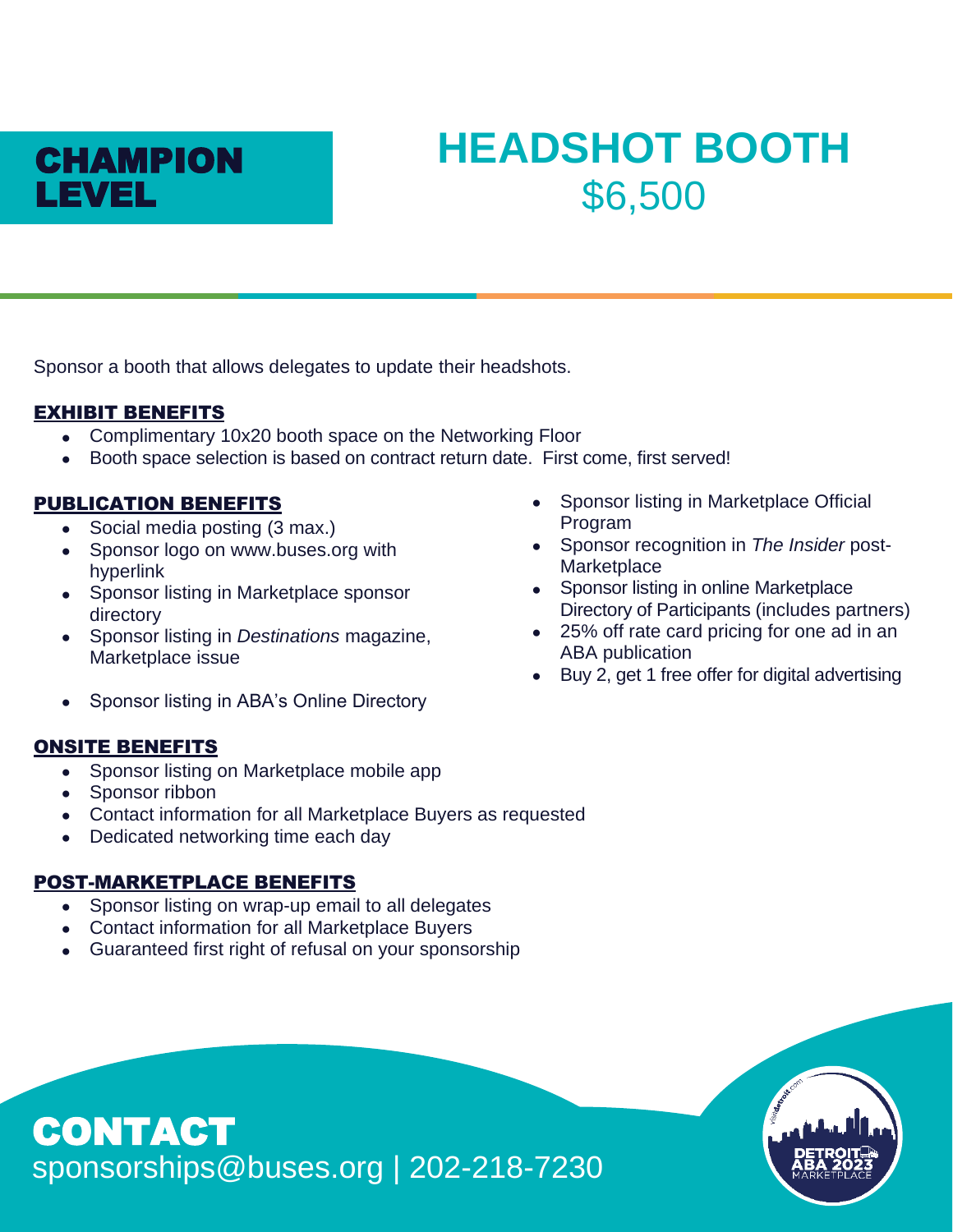

# **NETWORKING FLOOR RECEPTION** \$6,500

Be a host on Saturday for the first all-delegate event as attendees spend the afternoon on the Networking Floor catching up with old friends and making new ones.

# EXHIBIT BENEFITS

- Complimentary 10x20 booth space on the Networking Floor
- Booth space selection is based on contract return date. First come, first served!

# PUBLICATION BENEFITS

- Social media posting (3 max.)
- Sponsor logo on www.buses.org with hyperlink
- Sponsor listing in Marketplace sponsor directory
- Sponsor listing in *Destinations* magazine, Marketplace issue
- Sponsor listing in ABA's Online Directory

# ONSITE BENEFITS

- Listed on all bar signage as sponsor
- Hosted bar is located within or near your booth
- Sponsor listing on Marketplace mobile app
- Sponsor ribbon
- Contact information for all Marketplace Buyers as requested
- Dedicated networking time each day

# POST-MARKETPLACE BENEFITS

- Sponsor listing on wrap-up email to all delegates
- Contact information for all Marketplace Buyers
- Guaranteed first right of refusal on your sponsorship
- Sponsor listing in Marketplace Official Program
- Sponsor recognition in *The Insider* post-**Marketplace**
- Sponsor listing in online Marketplace Directory of Participants (includes partners)
- 25% off rate card pricing for one ad in an ABA publication
- Buy 2, get 1 free offer for digital advertising

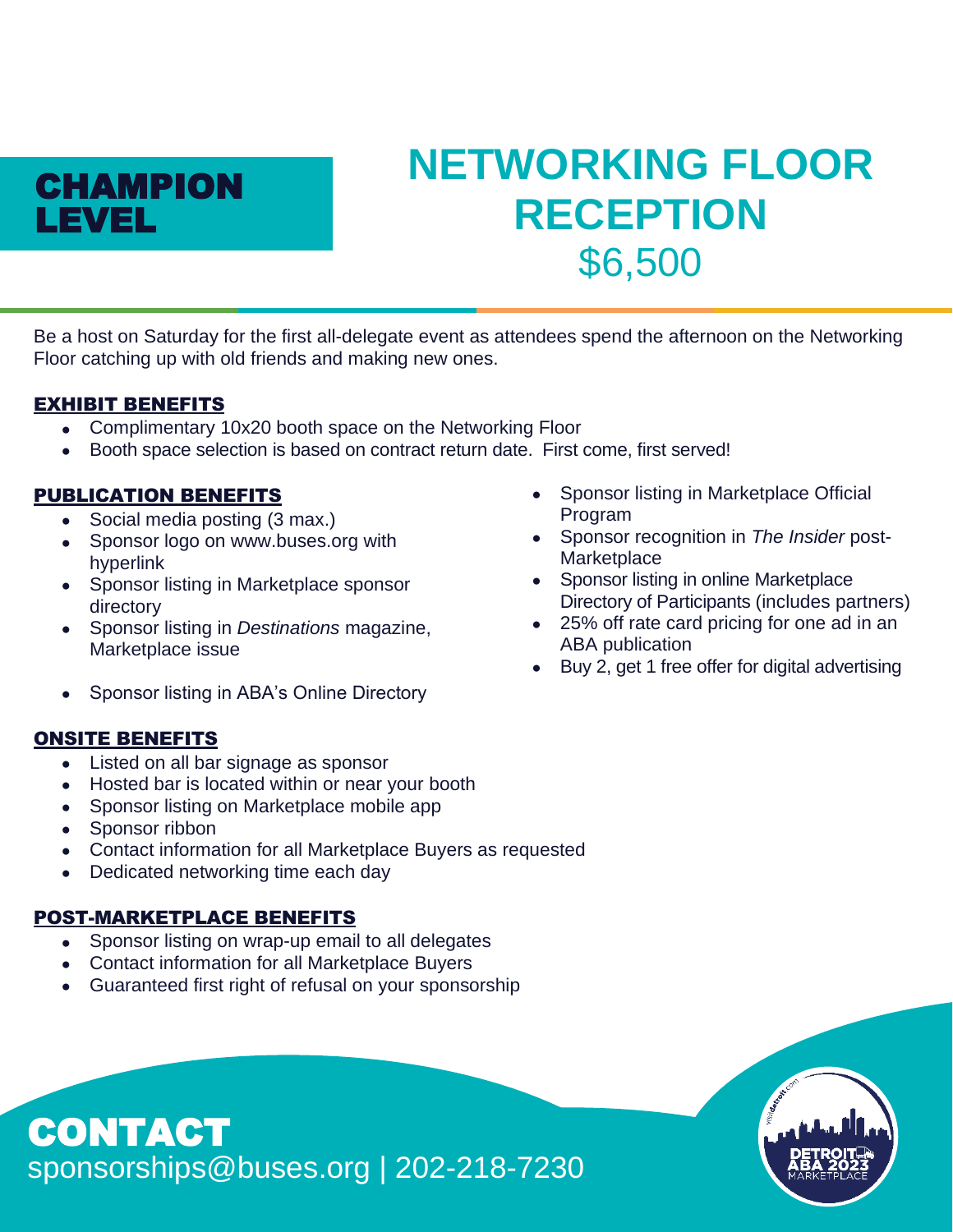

# **OFFICIAL PROGRAM ADVERTISING** \$6,500 INSIDE/\$7,500 BACK COVER

An ad in the Official Program is a great way to get your name out to all delegates. Every delegate will receive an Official Program and use it all week for their valuable Marketplace information.

#### EXHIBIT BENEFITS

- Complimentary 10x20 booth space on the Networking Floor
- Booth space selection is based on contract return date. First come, first served!

# PUBLICATION BENEFITS

- Social media posting (3 max.)
- Sponsor logo on www.buses.org with hyperlink
- Sponsor listing in Marketplace sponsor directory
- Sponsor listing in *Destinations* magazine, Marketplace issue
- Sponsor listing in ABA's Online Directory
- Sponsor listing in Marketplace Official Program
- Sponsor recognition in *The Insider* post-Marketplace
- Sponsor listing in online Marketplace Directory of Participants (includes partners)
- 25% off rate card pricing for one ad in an ABA publication
- Buy 2, get 1 free offer for digital advertising

# ONSITE BENEFITS

- Full-page ad in paid position within the printed Official Program
- Sponsor listing on Marketplace mobile app
- Sponsor ribbon
- Contact information for all Marketplace Buyers as requested
- Dedicated networking time each day

- Contact information for all Marketplace Buyers
- Guaranteed first right of refusal on your sponsorship

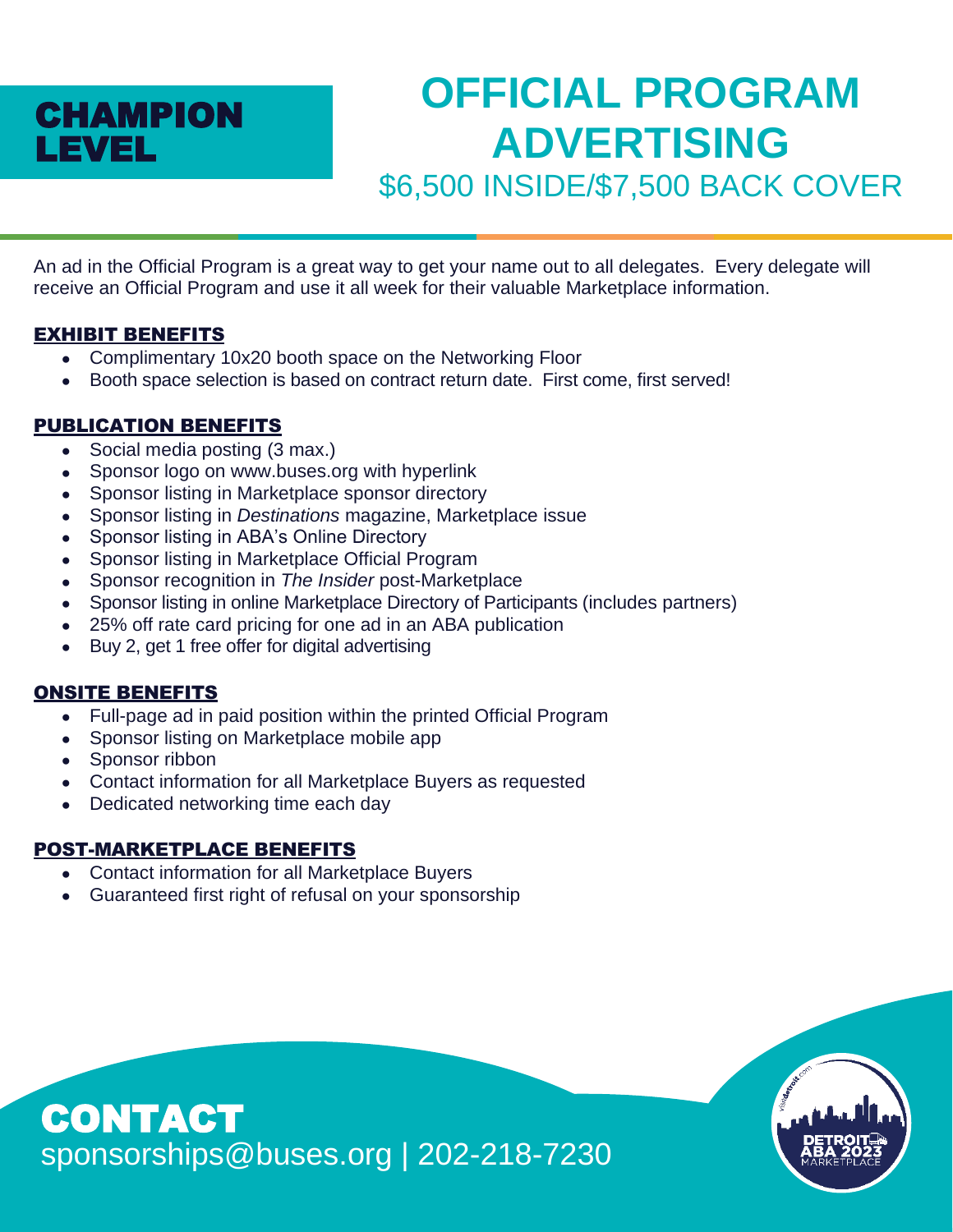# **CHAMPION** LEVEL

# **OPERATOR APPOINTMENT BOOKLET ADVERTISING** \$6,500 INSIDE/\$7,500 BACK COVER

The Operator Appointment Booklet is used by all appointment-taking operators at all times. Place your ad here and have your name in front of them all week.

# EXHIBIT BENEFITS

- Complimentary 10x20 booth space on the Networking Floor
- Booth space selection is based on contract return date. First come, first served!

# PUBLICATION BENEFITS

- Social media posting (3 max.)
- Sponsor logo on www.buses.org with hyperlink
- Sponsor listing in Marketplace sponsor directory
- Sponsor listing in *Destinations* magazine, Marketplace issue
- Sponsor listing in ABA's Online Directory
- Sponsor listing in Marketplace Official Program
- Sponsor recognition in *The Insider* post-Marketplace
- Sponsor listing in online Marketplace Directory of Participants (includes partners)
- 25% off rate card pricing for one ad in an ABA publication
- Buy 2, get 1 free offer for digital advertising

# ONSITE BENEFITS

- Full-page ad in paid position within the printed Operator Appointment Booklet
- Sponsor listing on Marketplace mobile app
- Sponsor ribbon
- Contact information for all Marketplace Buyers as requested
- Dedicated networking time each day

- Contact information for all Marketplace Buyers
- Guaranteed first right of refusal on your sponsorship

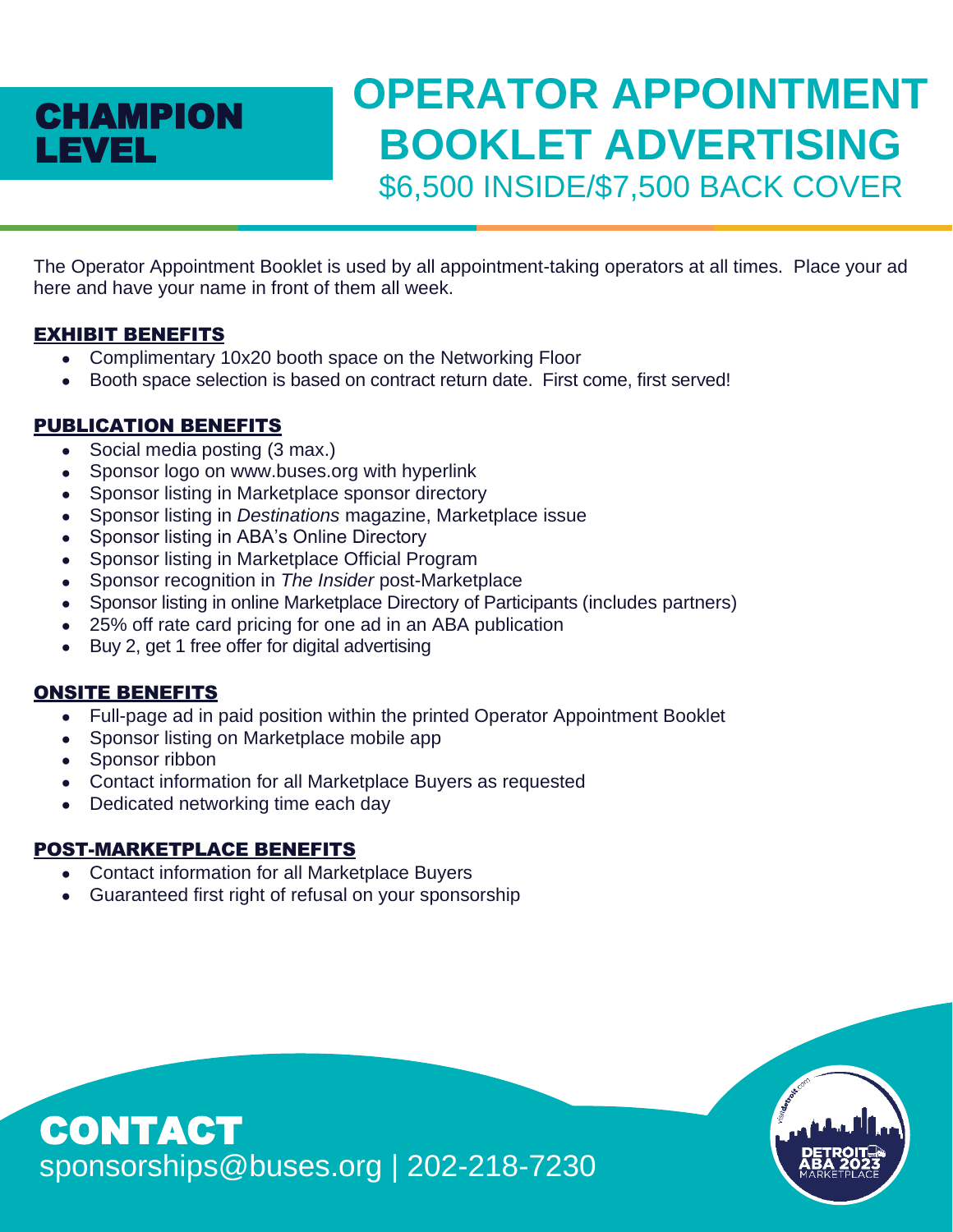

# **OPERATOR SHIPPING BOXES** \$6,500

Provide each operator with a box and packing tape to send their Marketplace materials back home.

# EXHIBIT BENEFITS

- Complimentary 10x20 booth space on the Networking Floor
- Booth space selection is based on contract return date. First come, first served!

# PUBLICATION BENEFITS

- Social media posting (3 max.)
- Sponsor logo on www.buses.org with hyperlink
- Sponsor listing in Marketplace sponsor directory
- Sponsor listing in *Destinations* magazine, Marketplace issue
- Sponsor listing in ABA's Online Directory
- Sponsor listing in Marketplace Official Program
- Sponsor recognition in *The Insider* post-Marketplace
- Sponsor listing in online Marketplace Directory of Participants (includes partners)
- 25% off rate card pricing for one ad in an ABA publication
- Buy 2, get 1 free offer for digital advertising

# ONSITE BENEFITS

- Full-page ad in paid position within the printed Operator Appointment Booklet
- Sponsor listing on Marketplace mobile app
- Sponsor ribbon
- Contact information for all Marketplace Buyers as requested
- Dedicated networking time each day

- Contact information for all Marketplace Buyers
- Guaranteed first right of refusal on your sponsorship

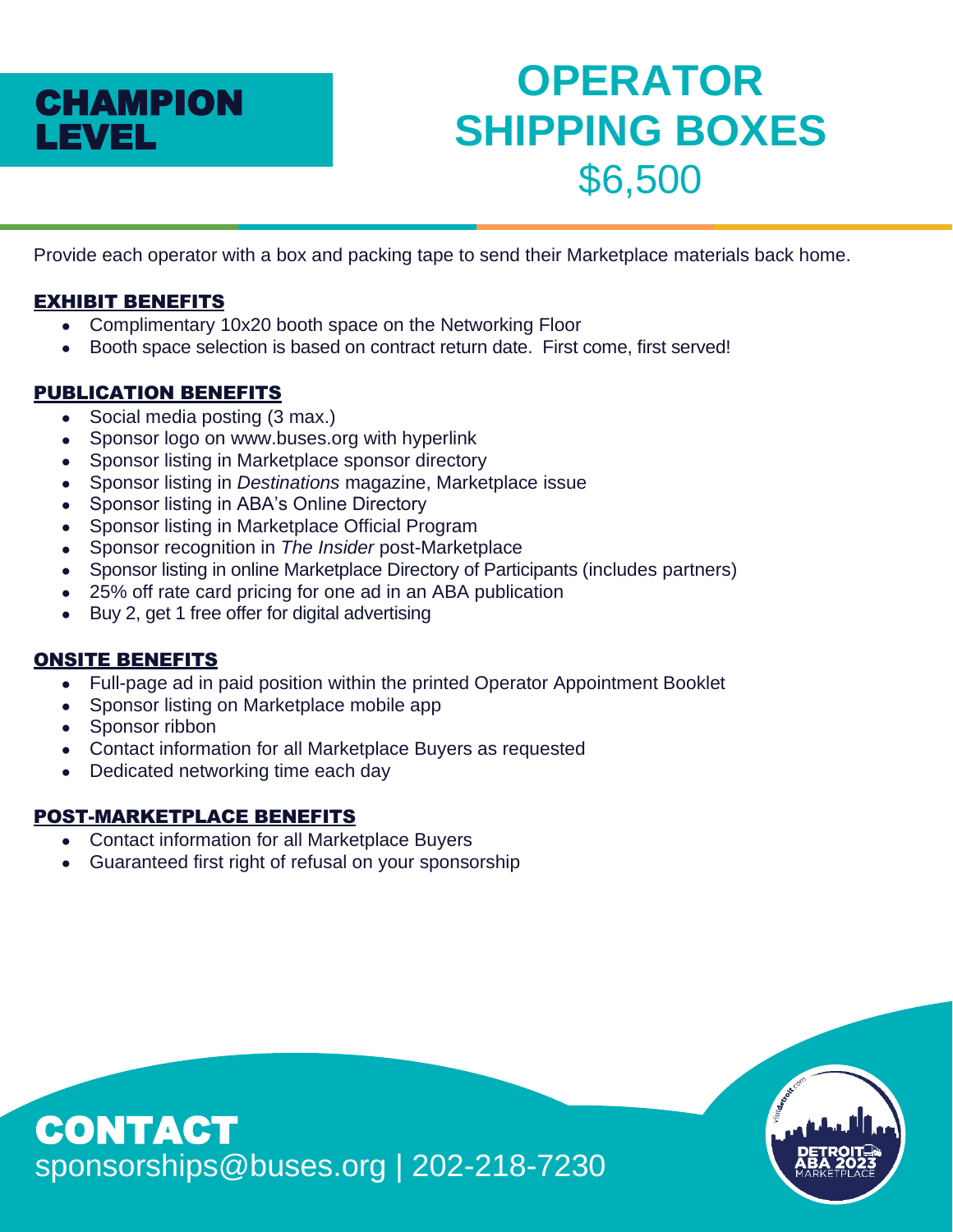

# **BUSINESS FLOOR REFRESHMENTS** \$5,500 + COST OF BEVERAGES

Operator Refreshment Stations help keep the Operators hydrated on the Marketplace Business Floor. This sponsorship provides the water coolers and coffee stations for the week.

#### EXHIBIT BENEFITS

- Complimentary 10x20 booth space on the Networking Floor
- Booth space selection is based on contract return date. First come, first served!

#### PUBLICATION BENEFITS

- Social media posting (3 max.)
- Sponsor logo on www.buses.org with hyperlink
- Sponsor listing in Marketplace sponsor directory
- Sponsor listing in *Destinations* magazine, Marketplace issue
- Sponsor listing in ABA's Online Directory
- Sponsor listing in Marketplace Official Program
- Sponsor recognition in *The Insider* post-Marketplace
- Sponsor listing in online Marketplace Directory of Participants (includes partners)
- 25% off rate card pricing for one ad in an ABA publication
- Buy 2, get 1 free offer for digital advertising

# ONSITE BENEFITS

- Signage by each water cooler (10 total) and each coffee station (3 total)
- Listing on operator business floor letter
- Sponsor listing on Marketplace mobile app
- Sponsor ribbon
- Contact information for all Marketplace Buyers as requested
- Dedicated networking time each day

#### POST-MARKETPLACE BENEFITS

- Contact information for all Marketplace Buyers
- Guaranteed first right of refusal on your sponsorship

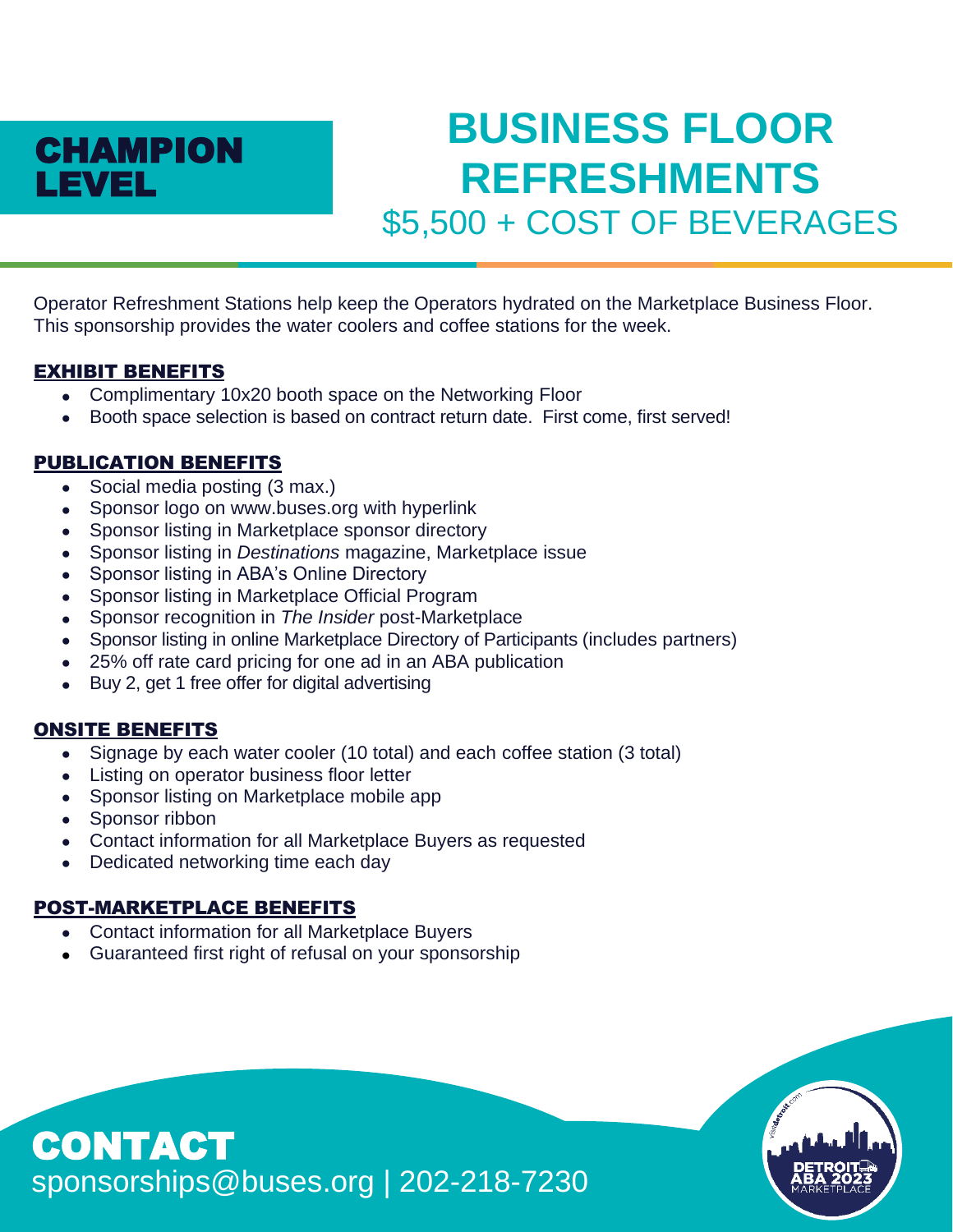

# **DIRECTORY OF PARTICIPANTS** \$5,500

Delegates refer to the Directory of Participants post-Marketplace and throughout the year. This directory is on-line and lists all attendees registered.

#### EXHIBIT BENEFITS

- Complimentary 10x20 booth space on the Networking Floor
- Booth space selection is based on contract return date. First come, first served!

# PUBLICATION BENEFITS

- Social media posting (3 max.)
- Sponsor logo on www.buses.org with hyperlink
- Sponsor listing in Marketplace sponsor directory
- Sponsor listing in *Destinations* magazine, Marketplace issue
- Sponsor listing in ABA's Online Directory
- Sponsor listing in Marketplace Official Program
- Sponsor recognition in *The Insider* post-Marketplace
- Sponsor listing in online Marketplace Directory of Participants (includes partners)
- 25% off rate card pricing for one ad in an ABA publication
- Buy 2, get 1 free offer for digital advertising

#### ONSITE BENEFITS

- Sponsor listing on Marketplace mobile app
- Sponsor ribbon
- Contact information for all Marketplace Buyers as requested
- Dedicated networking time each day

#### POST-MARKETPLACE BENEFITS

- Full-page ads in 4 positions within the Directory of Participants
- Sponsor listing on wrap-up email to all delegates
- Contact information for all Marketplace Buyers
- Guaranteed first right of refusal on your sponsorship

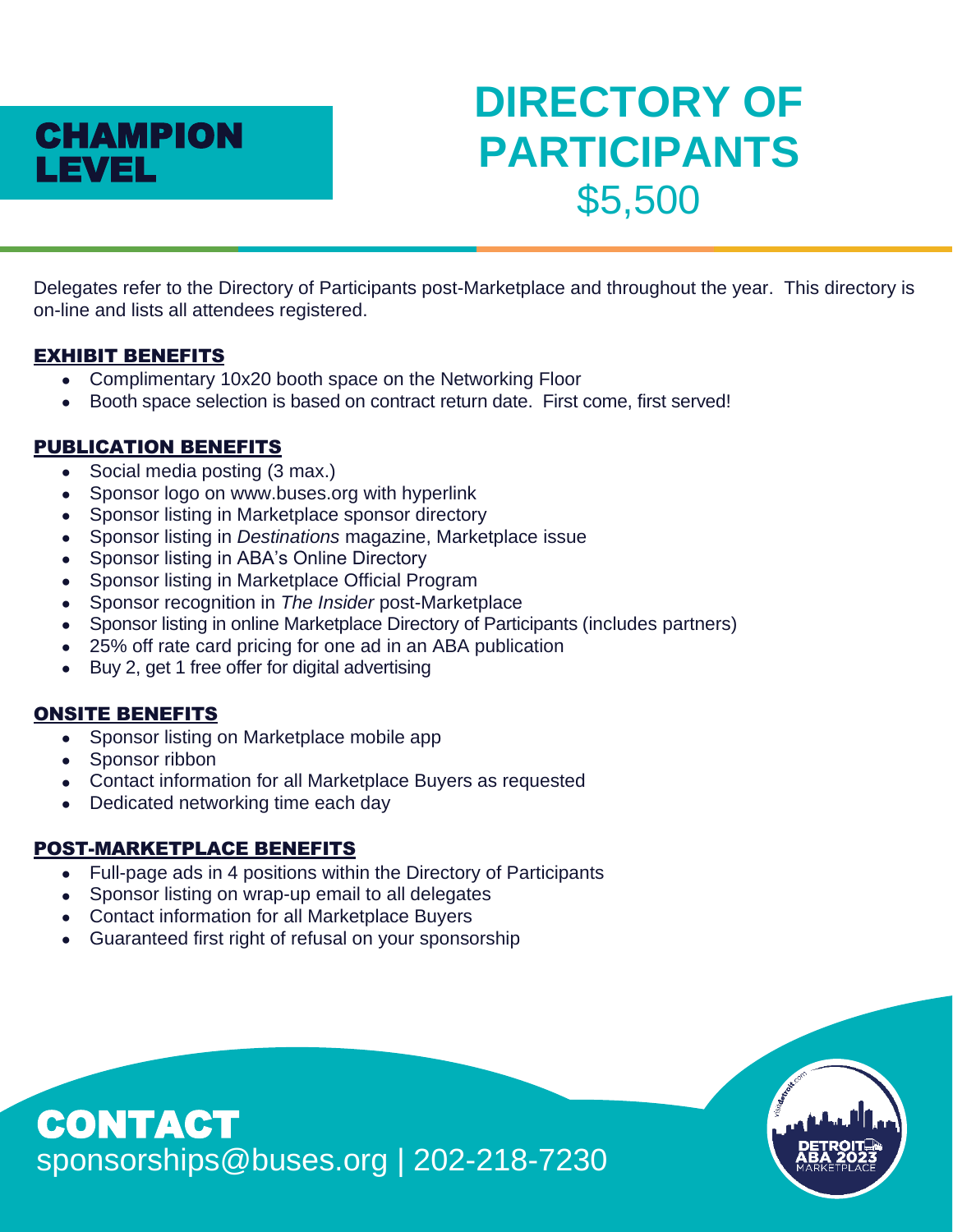

# **FOUNDATION AFTERGLOW** \$5,500

A full-week Floor Lounge Booth offers greater visibility in a high traffic area in the Marketplace Networking Floor. It's a great opportunity to attract virtually every Operator Buyer delegate on his or her way to or from their appointments. The sponsor may provide food, drink, and giveaways of their choice. The Lounge is open during all Marketplace registration hours.

# EXHIBIT BENEFITS

- Complimentary 10x20 booth space on the Networking Floor
- Booth space selection is based on contract return date. First come, first served!

# PUBLICATION BENEFITS

- Social media posting (3 max.)
- Sponsor logo on www.buses.org with hyperlink
- Sponsor listing in Marketplace sponsor directory
- Sponsor listing in *Destinations* magazine, Marketplace issue
- Sponsor listing in ABA's Online Directory
- Sponsor listing in Marketplace Official Program
- Sponsor recognition in *The Insider* post-Marketplace
- Sponsor listing in online Marketplace Directory of Participants (includes partners)
- 25% off rate card pricing for one ad in an ABA publication
- Buy 2, get 1 free offer for digital advertising

#### ONSITE BENEFITS

- Sponsor listing on Marketplace mobile app
- Sponsor ribbon
- Contact information for all Marketplace Buyers as requested
- Dedicated networking time each day

- Contact information for all Marketplace Buyers
- Guaranteed first right of refusal on your sponsorship

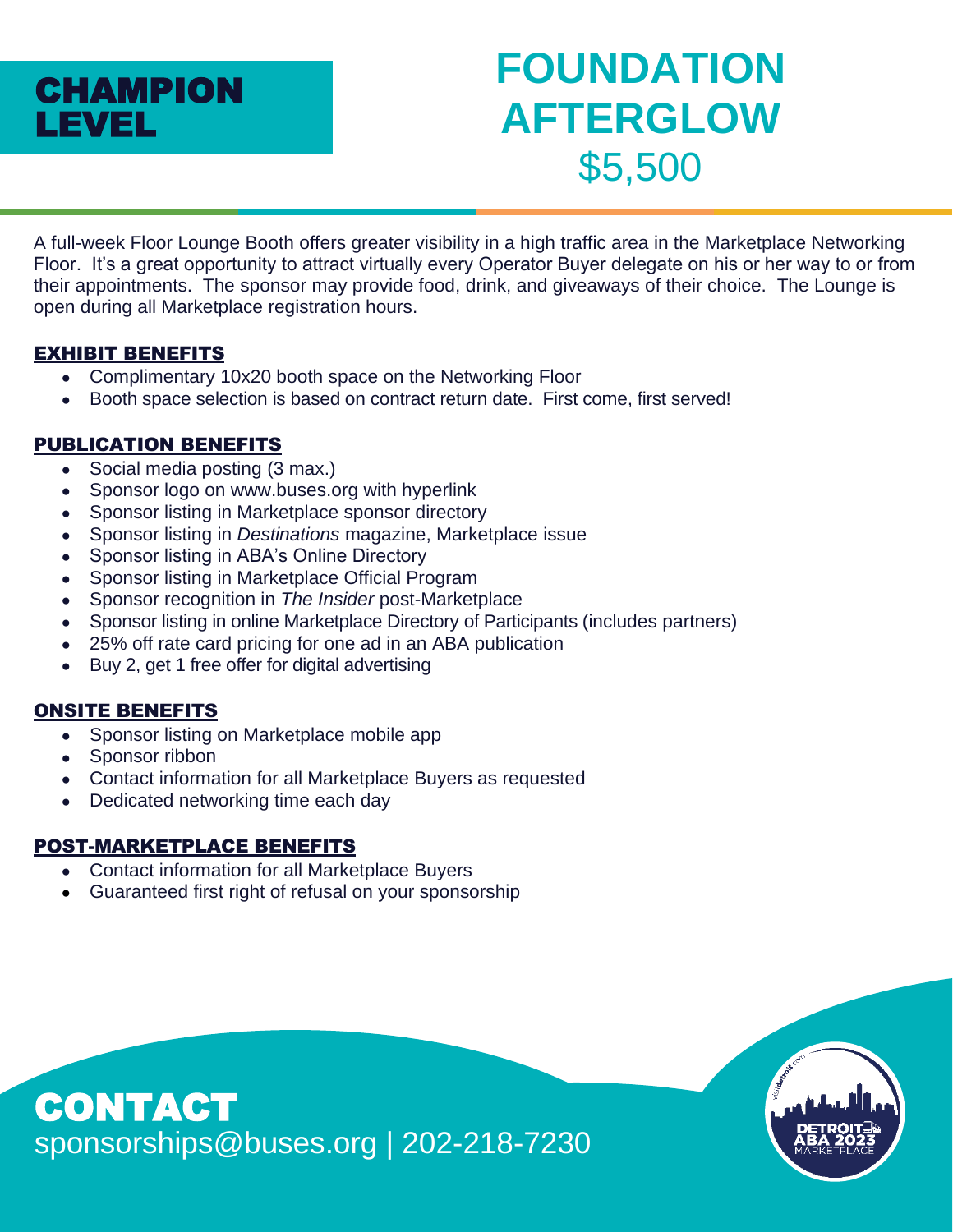# CHAMPION LEVEL

# **FLOOR LOUNGE** \$5,500

A full-week Floor Lounge Booth offers greater visibility in a high traffic area in the Marketplace Networking Floor. It's a great opportunity to attract virtually every Operator Buyer delegate on his or her way to or from their appointments. The sponsor may provide food, drink, and giveaways of their choice. The Lounge is open during all Marketplace registration hours.

# EXHIBIT BENEFITS

- Complimentary 10x20 booth space on the Networking Floor
- Booth space selection is based on contract return date. First come, first served!

# PUBLICATION BENEFITS

- Social media posting (3 max.)
- Sponsor logo on www.buses.org with hyperlink
- Sponsor listing in Marketplace sponsor directory
- Sponsor listing in *Destinations* magazine, Marketplace issue
- Sponsor listing in ABA's Online Directory
- Sponsor listing in Marketplace Official Program
- Sponsor recognition in *The Insider* post-Marketplace
- Sponsor listing in online Marketplace Directory of Participants (includes partners)
- 25% off rate card pricing for one ad in an ABA publication
- Buy 2, get 1 free offer for digital advertising

# ONSITE BENEFITS

- Sponsor listing on Marketplace mobile app
- Sponsor ribbon
- Contact information for all Marketplace Buyers as requested
- Dedicated networking time each day

- Contact information for all Marketplace Buyers
- Guaranteed first right of refusal on your sponsorship

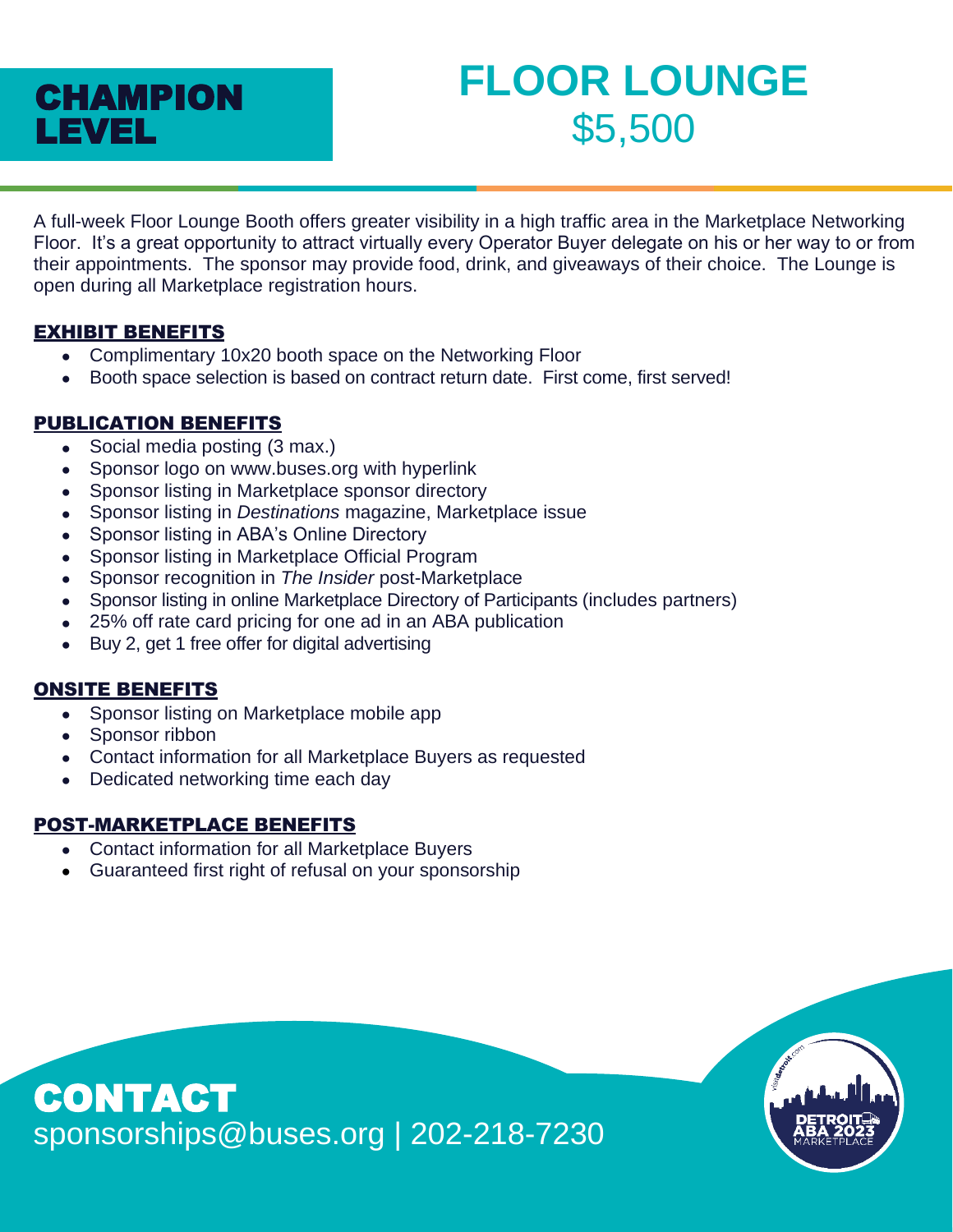

# **REGISTRATION BAGS CHAMPION 55,500 + COST OF BAGS**

Marketplace Registration Bags are your chance to showcase your company on the official Marketplace delegate bag. Every delegate will receive and carry your bag throughout Marketplace week. After Marketplace, the bags continue to promote your company as delegates carry them on buses, planes and trains—everywhere they go! The print run is approximately 3,500.

#### EXHIBIT BENEFITS

- Complimentary 10x20 booth space on the Networking Floor
- Booth space selection is based on contract return date. First come, first served!

# PUBLICATION BENEFITS

- Social media posting (3 max.)
- Sponsor logo on www.buses.org with hyperlink
- Sponsor listing in Marketplace sponsor directory
- Sponsor listing in *Destinations* magazine, Marketplace issue
- Sponsor listing in ABA's Online Directory
- Sponsor listing in Marketplace Official Program
- Sponsor recognition in *The Insider* post-Marketplace
- Sponsor listing in online Marketplace Directory of Participants (includes partners)
- 25% off rate card pricing for one ad in an ABA publication
- Buy 2, get 1 free offer for digital advertising

#### ONSITE BENEFITS

- Logo bag provided to all operators and sellers at registration
- Sponsor listing on Marketplace mobile app
- Sponsor ribbon
- Contact information for all Marketplace Buyers as requested
- Dedicated networking time each day

#### POST-MARKETPLACE BENEFITS

- Sponsor listing on wrap-up email to all delegates
- Contact information for all Marketplace Buyers
- Guaranteed first right of refusal on your sponsorship

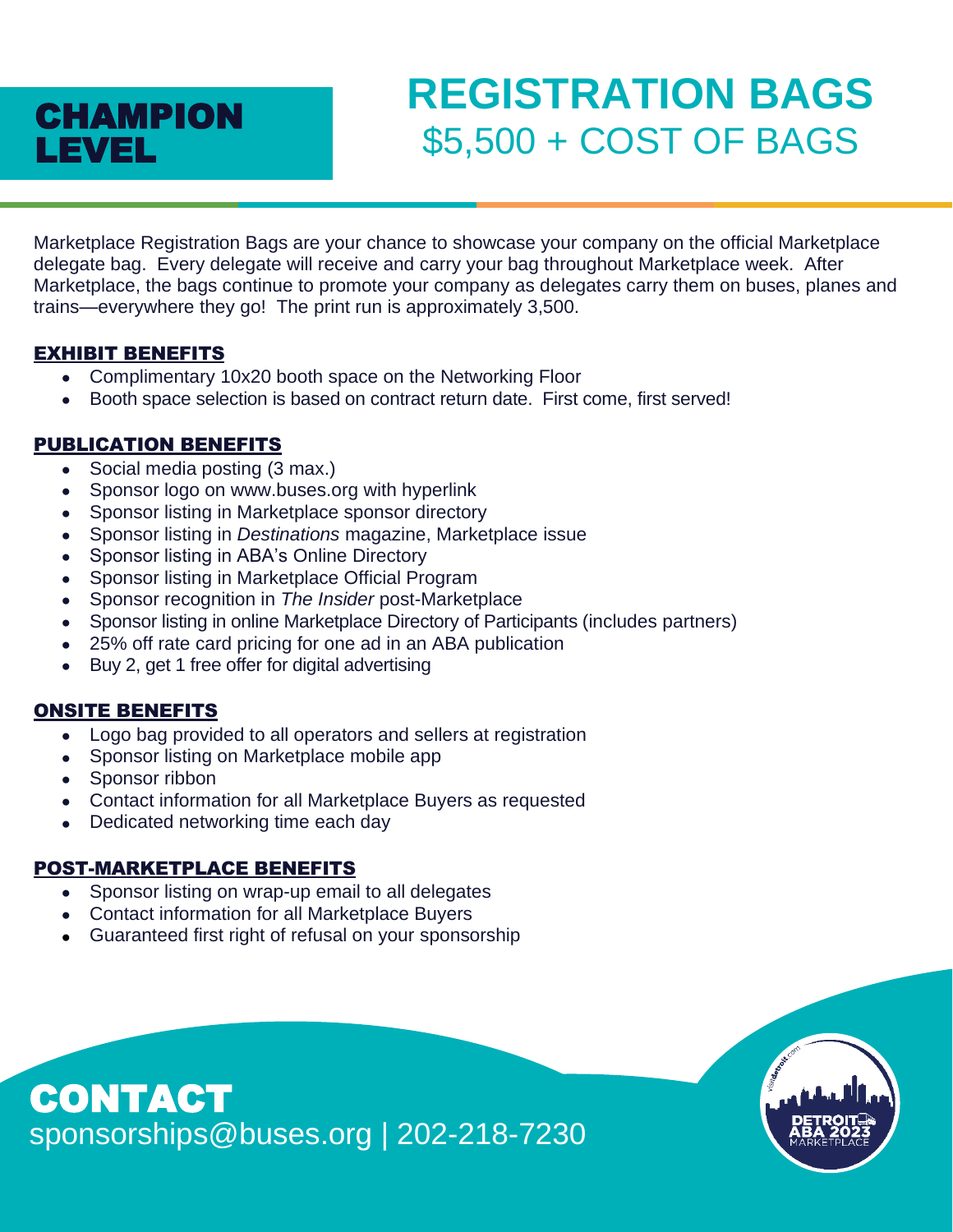# **APPOINTMENT CLOCK LOGO** \$3,500

Place your logo or company name on the Appointment Clock for all delegates to see! The appointment clock is hung above the business floor to help everyone with the appointment number and time. Your logo will scroll for the entire week!

# EXHIBIT BENEFITS

- Complimentary 10x10 booth space on the Networking Floor
- Booth space selection is based on contract return date. First come, first served!

# PUBLICATION BENEFITS

- Sponsor logo on www.buses.org with hyperlink
- Sponsor listing in Marketplace sponsor directory
- Social media posting (2 max.)
- Sponsor listing in *Destinations* magazine, Marketplace issue
- Sponsor listing in ABA's Online Directory
- Sponsor listing in Marketplace Official Program
- Sponsor recognition in *The Insider* post-Marketplace
- Sponsor listing in online Marketplace Directory of Participants (includes partners)
- 25% off rate card pricing for one ad in an ABA publication
- Buy 2, get 1 free offer for digital advertising

# ONSITE BENEFITS

- Company logo scrolls on the Business Floor's screens all day Sunday, Monday and Tuesday.
- Sponsor listing on Marketplace mobile app
- Sponsor ribbon
- Contact information for all Marketplace Buyers as requested
- Dedicated networking time each day

- Sponsor listing on wrap-up email to all delegates
- Contact information for all Marketplace Buyers
- Guaranteed first right of refusal on your sponsorship

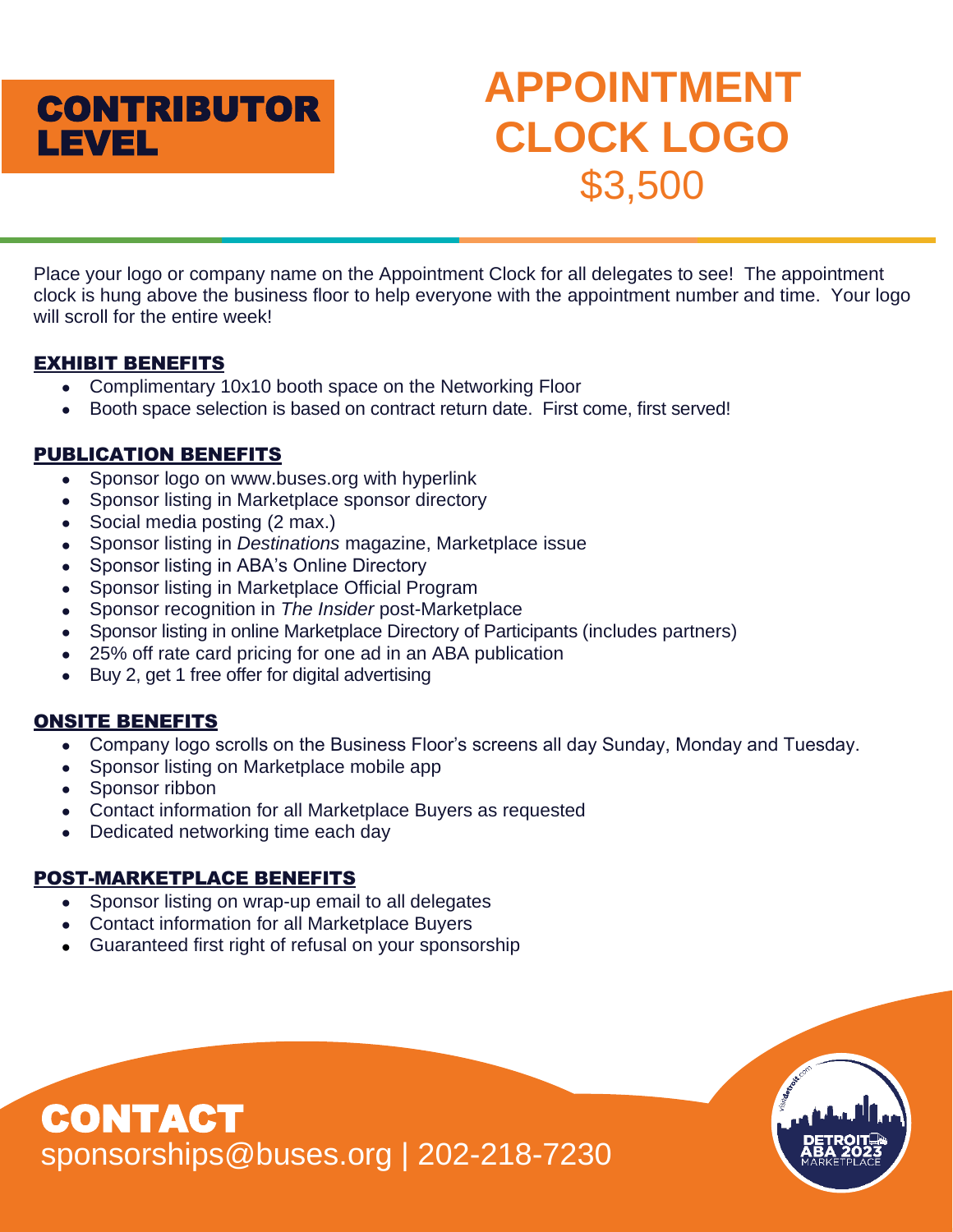

# **BADGE HOLDERS** \$3,500 + COST OF HOLDERS

Delegate Name Badge Holders are worn by every delegate all of the time. Showcase your company name and logo on the front of the badge holder for all of the delegates to see.

#### EXHIBIT BENEFITS

- Complimentary 10x10 booth space on the Networking Floor
- Booth space selection is based on contract return date. First come, first served!

# PUBLICATION BENEFITS

- Sponsor logo on www.buses.org with hyperlink
- Sponsor listing in Marketplace sponsor directory
- Social media posting (2 max.)
- Sponsor listing in *Destinations* magazine, Marketplace issue
- Sponsor listing in ABA's Online Directory
- Sponsor listing in Marketplace Official Program
- Sponsor recognition in *The Insider* post-Marketplace
- Sponsor listing in online Marketplace Directory of Participants (includes partners)
- 25% off rate card pricing for one ad in an ABA publication
- Buy 2, get 1 free offer for digital advertising

#### ONSITE BENEFITS

- Logo badge holders provided to all operators and sellers at registration
- Sponsor listing on Marketplace mobile app
- Sponsor ribbon

CONTACT

- Contact information for all Marketplace Buyers as requested
- Dedicated networking time each day

#### POST-MARKETPLACE BENEFITS

- Sponsor listing on wrap-up email to all delegates
- Contact information for all Marketplace Buyers
- Guaranteed first right of refusal on your sponsorship

sponsorships@buses.org | 202-218-7230

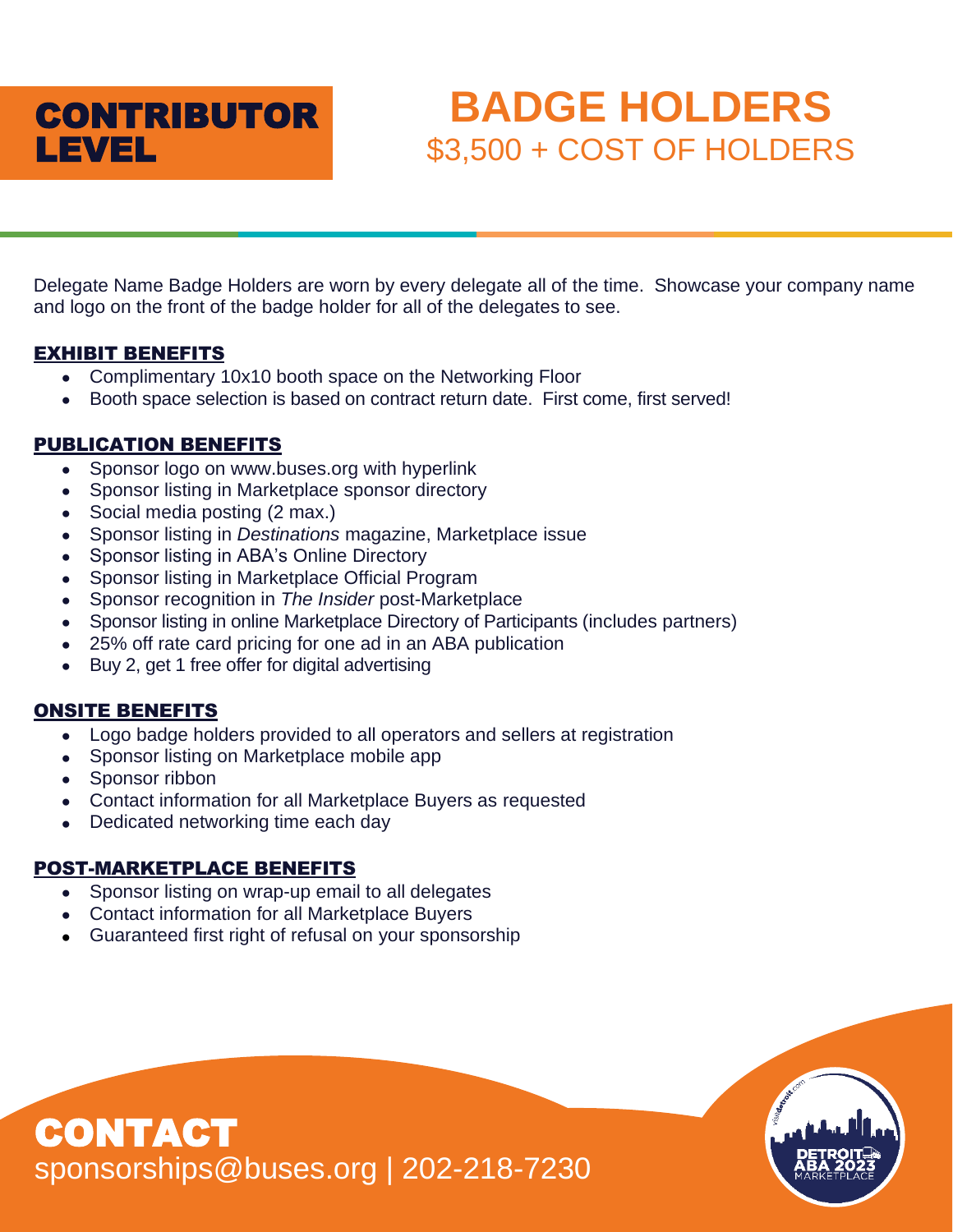# **CONTRIBUTOR** LEVEL

# **BUSINESS FLOOR RECOVERY STATION** \$3,500 + COST OF HOLDERS

Sponsoring the Recovery Station is a great way to get your name out to the delegates without leaving the Business Floor. It's the little things that count, and delegates will remember your organization when you sponsor the special touches like mints, hand sanitizer, first-aid supplies, etc.

# EXHIBIT BENEFITS

- Complimentary 10x10 booth space on the Networking Floor
- Booth space selection is based on contract return date. First come, first served!

# PUBLICATION BENEFITS

- Sponsor logo on www.buses.org with hyperlink
- Sponsor listing in Marketplace sponsor directory
- Social media posting (2 max.)
- Sponsor listing in *Destinations* magazine, Marketplace issue
- Sponsor listing in ABA's Online Directory
- Sponsor listing in Marketplace Official Program
- Sponsor recognition in *The Insider* post-Marketplace
- Sponsor listing in online Marketplace Directory of Participants (includes partners)
- 25% off rate card pricing for one ad in an ABA publication
- Buy 2, get 1 free offer for digital advertising

# ONSITE BENEFITS

- Sponsor sign in Recovery Station location
- Ability to provide comfort items on the Business Floor
- Sponsor listing on Marketplace mobile app
- Sponsor ribbon

CONTACT

- Contact information for all Marketplace Buyers as requested
- Dedicated networking time each day

# POST-MARKETPLACE BENEFITS

- Sponsor listing on wrap-up email to all delegates
- Contact information for all Marketplace Buyers
- Guaranteed first right of refusal on your sponsorship

sponsorships@buses.org | 202-218-7230

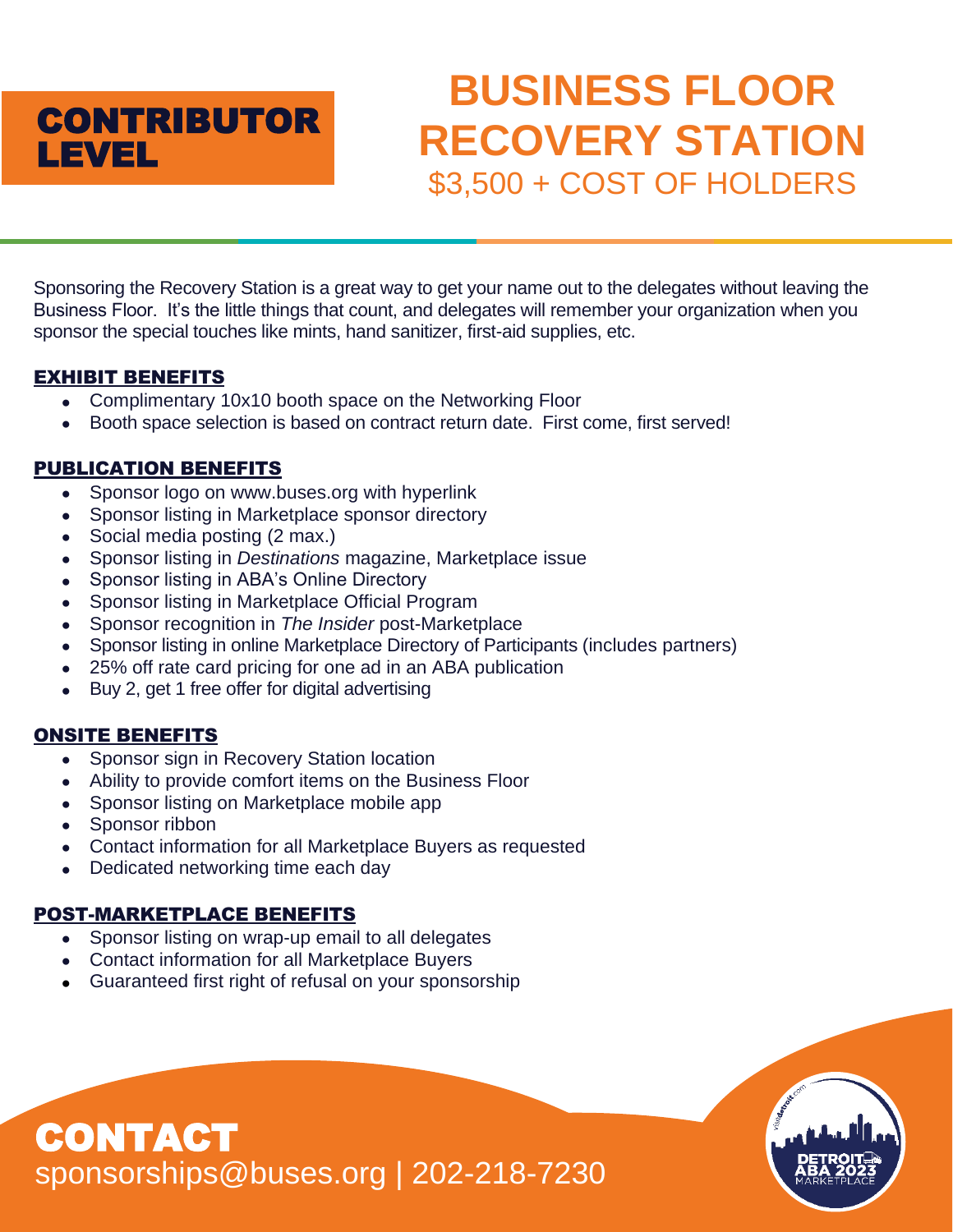

# **DAILY EDUCATION REFRESHMENTS** \$3,500 PER DAY

Education Refreshment Breaks are an important pick-me-up for Marketplace delegates attending education seminars. Make the grade and contribute to ABA's outstanding educational program by sponsoring beverages during these important educational sessions.

# EXHIBIT BENEFITS

- Complimentary 10x10 booth space on the Networking Floor
- Booth space selection is based on contract return date. First come, first served!

# PUBLICATION BENEFITS

- Sponsor logo on www.buses.org with hyperlink
- Sponsor listing in Marketplace sponsor directory
- Social media posting (2 max.)
- Sponsor listing in *Destinations* magazine, Marketplace issue
- Sponsor listing in ABA's Online Directory
- Sponsor listing in Marketplace Official Program
- Sponsor recognition in *The Insider* post-Marketplace
- Sponsor listing in online Marketplace Directory of Participants (includes partners)
- 25% off rate card pricing for one ad in an ABA publication
- Buy 2, get 1 free offer for digital advertising

# ONSITE BENEFITS

- Sponsor signage in Education Lounge with the refreshments
- Sponsor listing on education evaluation form
- Sponsor listing on Marketplace mobile app
- Sponsor ribbon

CONTACT

- Contact information for all Marketplace Buyers as requested
- Dedicated networking time each day

# POST-MARKETPLACE BENEFITS

- Sponsor listing on wrap-up email to all delegates
- Contact information for all Marketplace Buyers
- Guaranteed first right of refusal on your sponsorship

sponsorship@buses.org | 202-218-7230

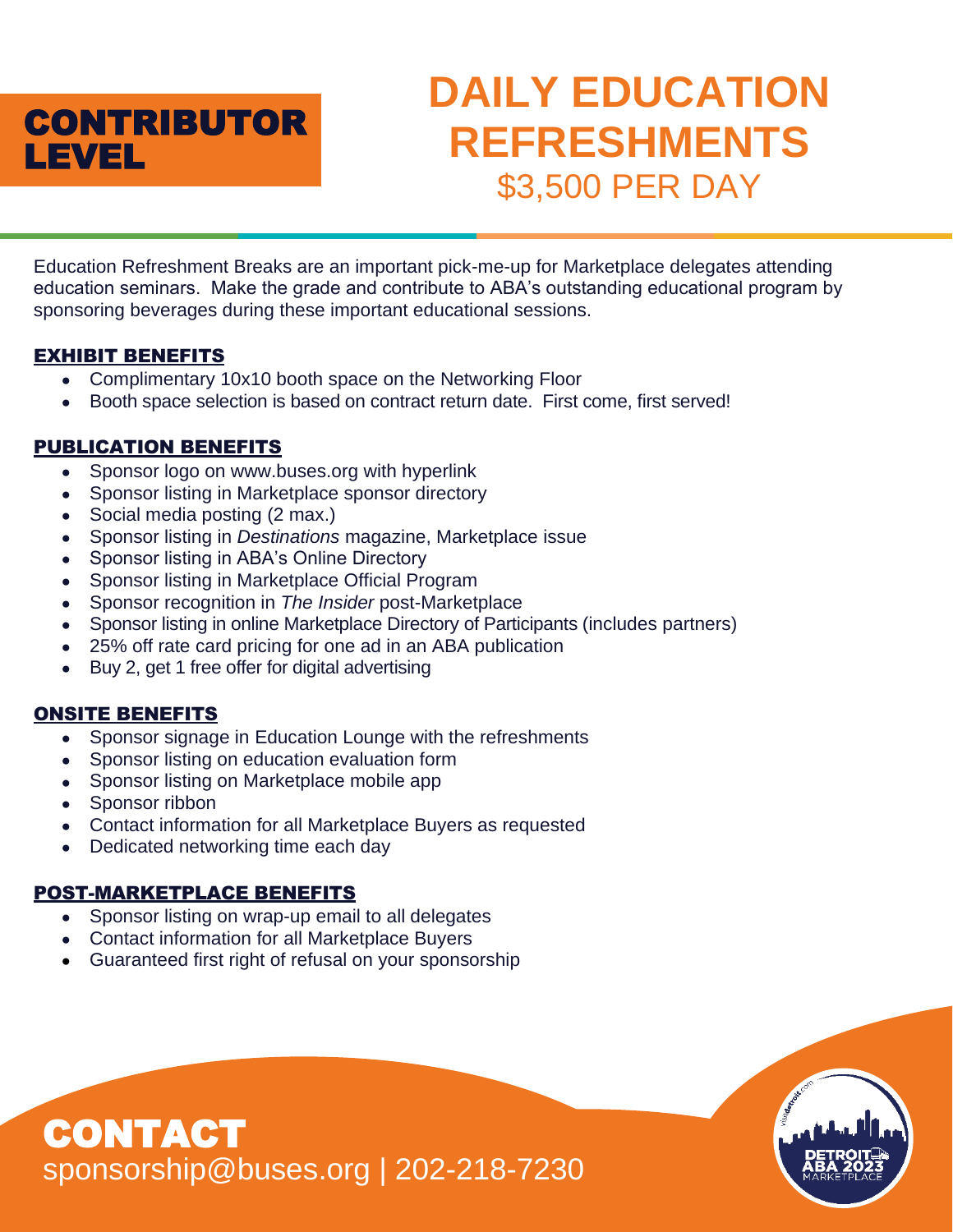

# **EDUCATION SPEAKER** \$3,500

Marketplace Education Seminars are the best source of continuing education in the group travel industry. Attendance by bus and tour operators as well as travel industry delegates has gone up every year! Your organization will be able to choose a speaker from our contracted speaker list whose message is relevant to delegates' educational needs.

# EXHIBIT BENEFITS

- Complimentary 10x10 booth space on the Networking Floor
- Booth space selection is based on contract return date. First come, first served!

# PUBLICATION BENEFITS

- Sponsor logo on www.buses.org with hyperlink
- Sponsor listing in Marketplace sponsor directory
- Social media posting (2 max.)
- Sponsor listing in *Destinations* magazine, Marketplace issue
- Sponsor listing in ABA's Online Directory
- Sponsor listing in Marketplace Official Program
- Sponsor recognition in *The Insider* post-Marketplace
- Sponsor listing in online Marketplace Directory of Participants (includes partners)
- 25% off rate card pricing for one ad in an ABA publication
- Buy 2, get 1 free offer for digital advertising

# ONSITE BENEFITS

- Sponsor signage in Education Breakout area
- Sponsor listing on education page at www.buses.org/marketplace
- Right to introduce speaker at start of his/her session(s)
- Sponsor listing on education evaluation form
- Sponsor listing on Marketplace mobile app
- Sponsor ribbon
- Contact information for all Marketplace Buyers as requested
- Dedicated networking time each day

# POST-MARKETPLACE BENEFITS

- Sponsor listing on wrap-up email to all delegates
- Contact information for all Marketplace Buyers
- Guaranteed first right of refusal on your sponsorship

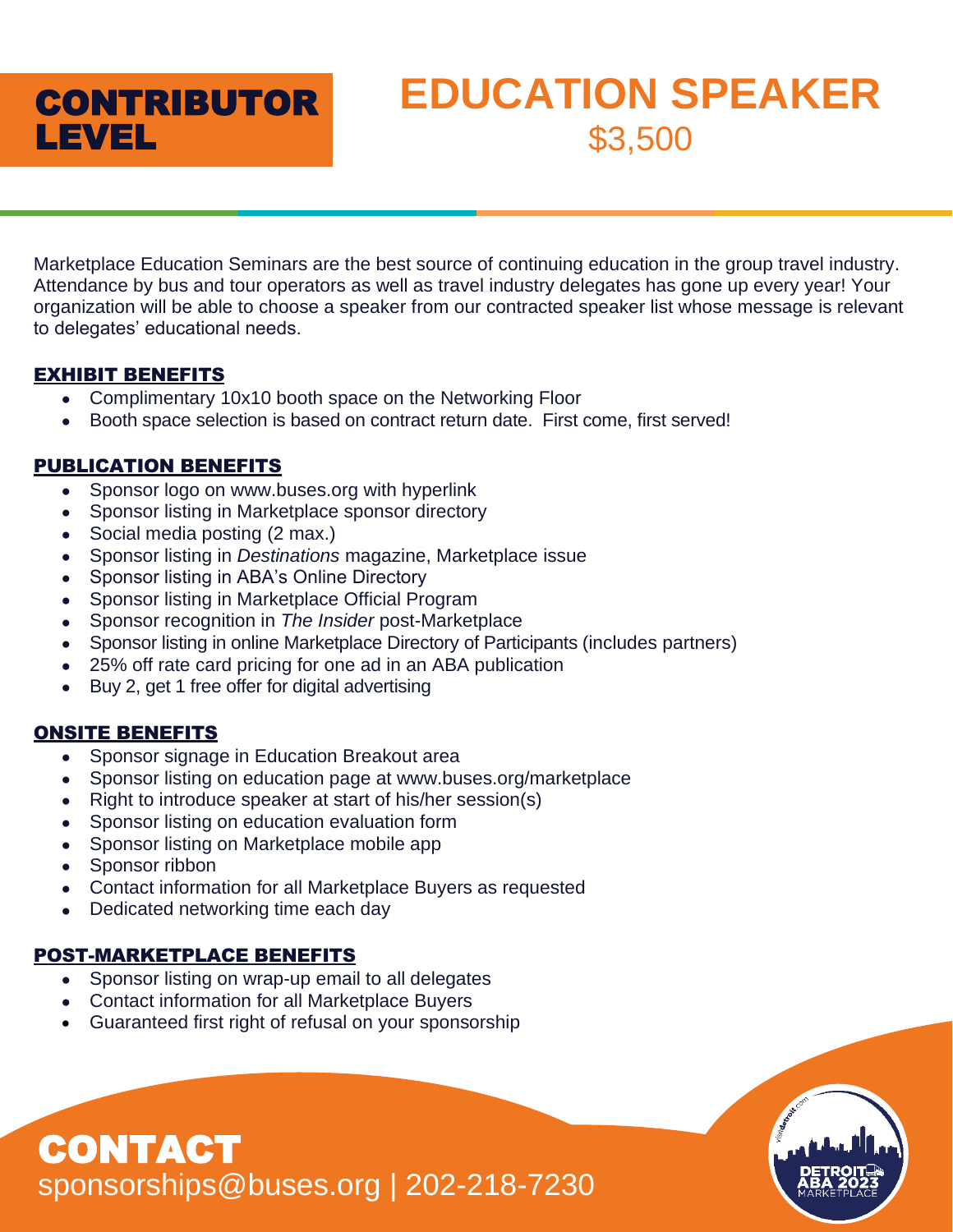

# **MARKETPLACE APP LOGO** \$3,500

Have your logo or company name on the official Marketplace app for all delegates to see! Each year the app is downloaded by more delegates and offers exciting features. The Marketplace app will be available in the app stores for Apple and Droid.

# EXHIBIT BENEFITS

- Complimentary 10x10 booth space on the Networking Floor
- Booth space selection is based on contract return date. First come, first served!

# PUBLICATION BENEFITS

- Sponsor logo on www.buses.org with hyperlink
- Sponsor listing in Marketplace sponsor directory
- Social media posting (2 max.)
- Sponsor listing in *Destinations* magazine, Marketplace issue
- Sponsor listing in ABA's Online Directory
- Sponsor listing in Marketplace Official Program
- Sponsor recognition in *The Insider* post-Marketplace
- Sponsor listing in online Marketplace Directory of Participants (includes partners)
- 25% off rate card pricing for one ad in an ABA publication
- Buy 2, get 1 free offer for digital advertising

# ONSITE BENEFITS

- Company ad scrolls on bottom of app pages
- Sponsor listing on Marketplace mobile app
- Sponsor ribbon

CONTACT

- Contact information for all Marketplace Buyers as requested
- Dedicated networking time each day

# POST-MARKETPLACE BENEFITS

- Sponsor listing on wrap-up email to all delegates
- Contact information for all Marketplace Buyers
- Guaranteed first right of refusal on your sponsorship

sponsorships@buses.org | 202-218-7230

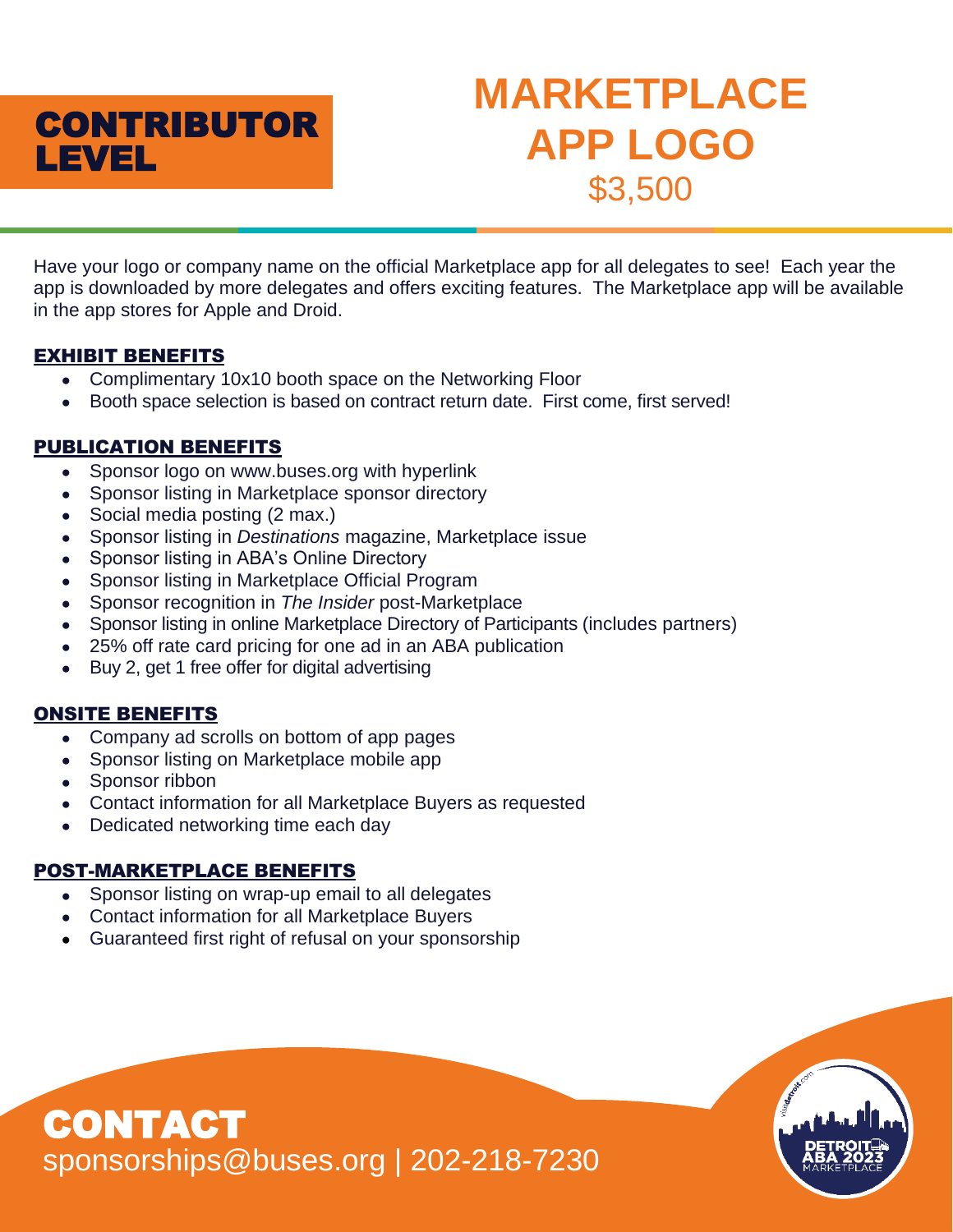

# **OPERATOR CHAIR PADS** \$3,500 + COST OF PADS

With 162 appointment slots on their schedule, you can help Marketplace Buyers conduct business in comfort. Imagine your company's name & logo on an indispensable item that is used throughout the week.

#### EXHIBIT BENEFITS

- Complimentary 10x10 booth space on the Networking Floor
- Booth space selection is based on contract return date. First come, first served!

# PUBLICATION BENEFITS

- Sponsor logo on www.buses.org with hyperlink
- Sponsor listing in Marketplace sponsor directory
- Social media posting (2 max.)
- Sponsor listing in *Destinations* magazine, Marketplace issue
- Sponsor listing in ABA's Online Directory
- Sponsor listing in Marketplace Official Program
- Sponsor recognition in *The Insider* post-Marketplace
- Sponsor listing in online Marketplace Directory of Participants (includes partners)
- 25% off rate card pricing for one ad in an ABA publication
- Buy 2, get 1 free offer for digital advertising

# ONSITE BENEFITS

- Chair pads delivered to each appointment-taking Buyer Booth
- Sponsor listing on Marketplace mobile app
- Sponsor ribbon
- Contact information for all Marketplace Buyers as requested
- Dedicated networking time each day

# POST-MARKETPLACE BENEFITS

- Sponsor listing on wrap-up email to all delegates
- Contact information for all Marketplace Buyers
- Guaranteed first right of refusal on your sponsorship

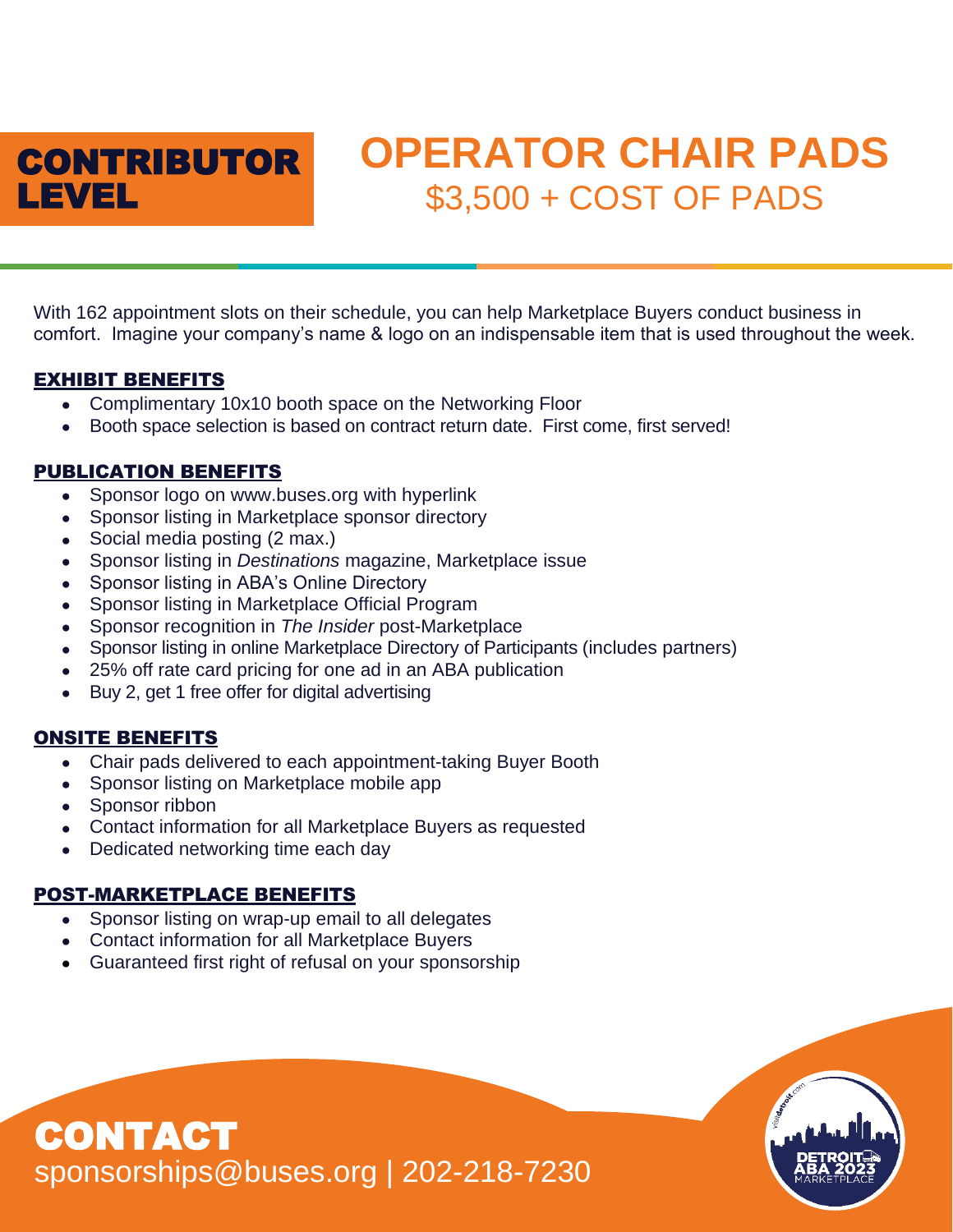

# **OPERATOR BOOTH GIFTS/SUPPLIES** \$3,500 + COST OF GIFTS

Distribute your gifts directly to the Buyer Booths. Imagine your company's name and logo on indispensable items such as staplers, 3-hole punches, laminated maps, etc. Buyer delegates throughout Marketplace week use these items and will thank you. It's a perfect way to put your company's name and logo right in their hands. *NOTE: This opportunity is available at the Contributor and Supporter Levels based on the exhibit benefits desired.*

# EXHIBIT BENEFITS

- Complimentary 10x10 booth space on the Networking Floor
- Booth space selection is based on contract return date. First come, first served!

# PUBLICATION BENEFITS

- Sponsor logo on www.buses.org with hyperlink
- Sponsor listing in Marketplace sponsor directory
- Social media posting (2 max.)
- Sponsor listing in *Destinations* magazine, Marketplace issue
- Sponsor listing in ABA's Online Directory
- Sponsor listing in Marketplace Official Program
- Sponsor recognition in *The Insider* post-Marketplace
- Sponsor listing in online Marketplace Directory of Participants (includes partners)
- 25% off rate card pricing for one ad in an ABA publication
- Buy 2, get 1 free offer for digital advertising

# ONSITE BENEFITS

- Operator gift for each appointment-taking Buyer Booth (approx. 325-350)
- Sponsor listing on Marketplace mobile app
- Sponsor ribbon

CONTACT

- Contact information for all Marketplace Buyers as requested
- Dedicated networking time each day

# POST-MARKETPLACE BENEFITS

- Sponsor listing on wrap-up email to all delegates
- Contact information for all Marketplace Buyers
- Guaranteed first right of refusal on your sponsorship

sponsorships@buses.org | 202-218-7230

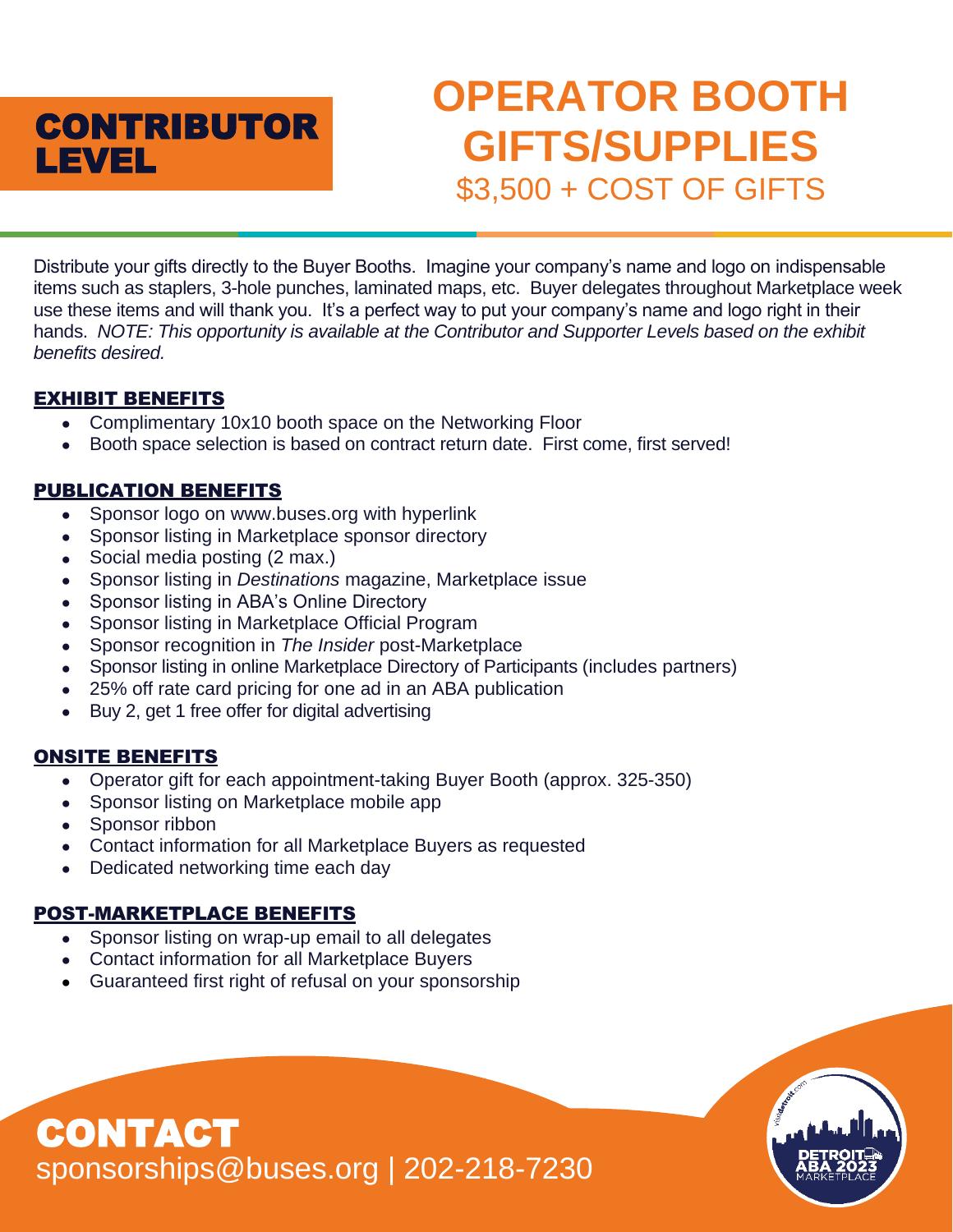

# **OPERATOR PROFILE BINDER** \$3,500 + COST OF BINDERS & TABS

New tour product and business relationships are the #1 reason Buyers attend Marketplace. Help them organize their leads with a profile binder.

#### EXHIBIT BENEFITS

- Complimentary 10x10 booth space on the Networking Floor
- Booth space selection is based on contract return date. First come, first served!

# PUBLICATION BENEFITS

- Sponsor logo on www.buses.org with hyperlink
- Sponsor listing in Marketplace sponsor directory
- Social media posting (2 max.)
- Sponsor listing in *Destinations* magazine, Marketplace issue
- Sponsor listing in ABA's Online Directory
- Sponsor listing in Marketplace Official Program
- Sponsor recognition in *The Insider* post-Marketplace
- Sponsor listing in online Marketplace Directory of Participants (includes partners)
- 25% off rate card pricing for one ad in an ABA publication
- Buy 2, get 1 free offer for digital advertising

#### ONSITE BENEFITS

- Operator profile binders delivered to each appointment-taking Buyer Booth (approx. 325-350)
- Sponsor listing on Marketplace mobile app
- Sponsor ribbon
- Contact information for all Marketplace Buyers as requested
- Dedicated networking time each day

# POST-MARKETPLACE BENEFITS

- Sponsor listing on wrap-up email to all delegates
- Contact information for all Marketplace Buyers
- Guaranteed first right of refusal on your sponsorship

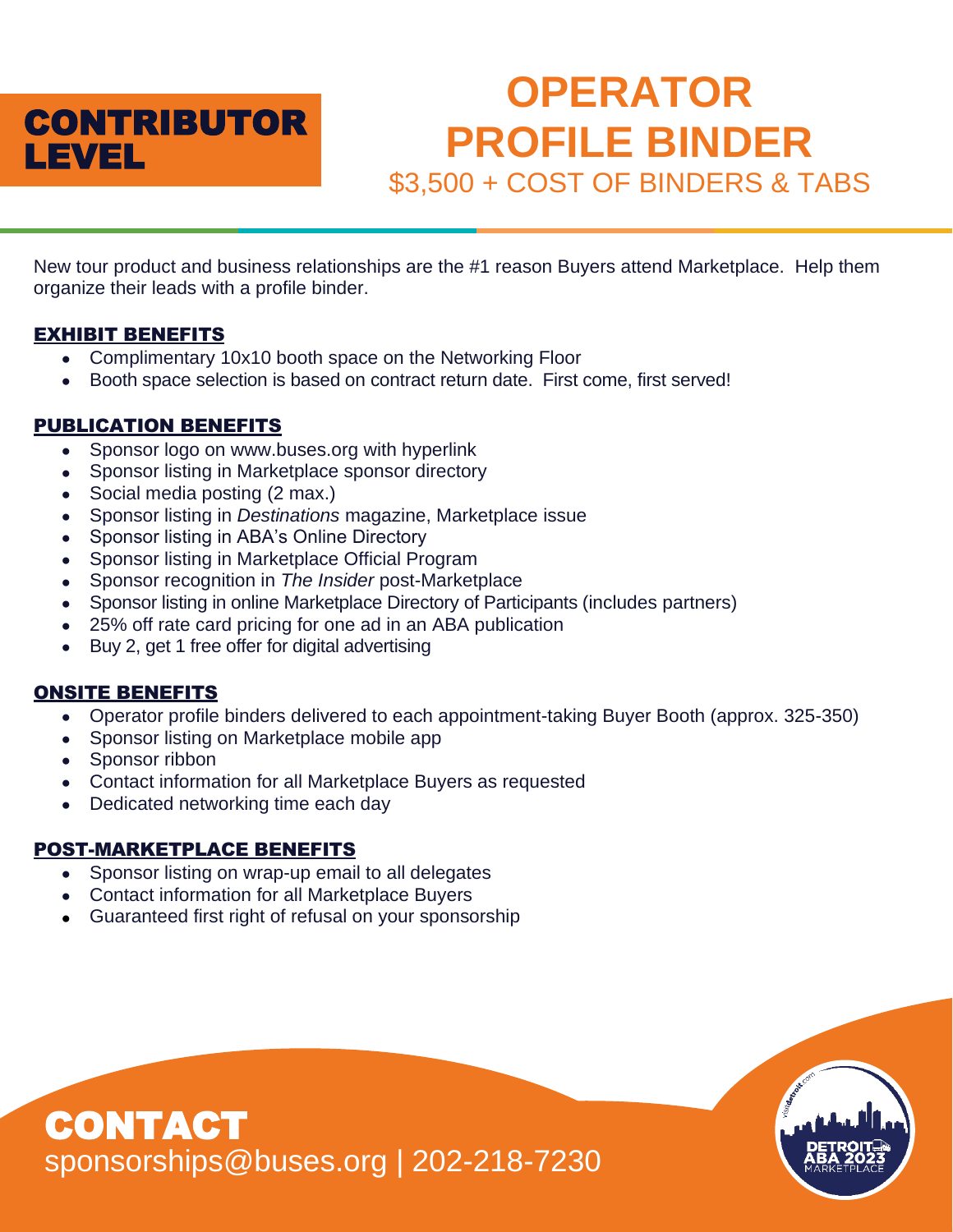

# **RESTROOM BRANDING** \$3,500 + COST OF ITEMS

Interested in an atypical sponsorship that will surely capture attendee's attention? Consider branding the restrooms in the Marketplace Hall. Branded sponsor decals, specialty soaps and more will be placed on bathroom mirrors and stalls throughout the Convention Center and will remain throughout the duration of the show.

# EXHIBIT BENEFITS

- Complimentary 10x10 booth space on the Networking Floor
- Booth space selection is based on contract return date. First come, first served!

# PUBLICATION BENEFITS

- Sponsor logo on www.buses.org with hyperlink
- Sponsor listing in Marketplace sponsor directory
- Social media posting (2 max.)
- Sponsor listing in *Destinations* magazine, Marketplace issue
- Sponsor listing in ABA's Online Directory
- Sponsor listing in Marketplace Official Program
- Sponsor recognition in *The Insider* post-Marketplace
- Sponsor listing in online Marketplace Directory of Participants (includes partners)
- 25% off rate card pricing for one ad in an ABA publication
- Buy 2, get 1 free offer for digital advertising

# ONSITE BENEFITS

- Right to place branded signage in restrooms on the Marketplace Floor
- Ability to provide comfort items in restrooms
- Sponsor listing on Marketplace mobile app
- Sponsor ribbon
- Contact information for all Marketplace Buyers as requested
- Dedicated networking time each day

# POST-MARKETPLACE BENEFITS

- Sponsor listing on wrap-up email to all delegates
- Contact information for all Marketplace Buyers
- Guaranteed first right of refusal on your sponsorship